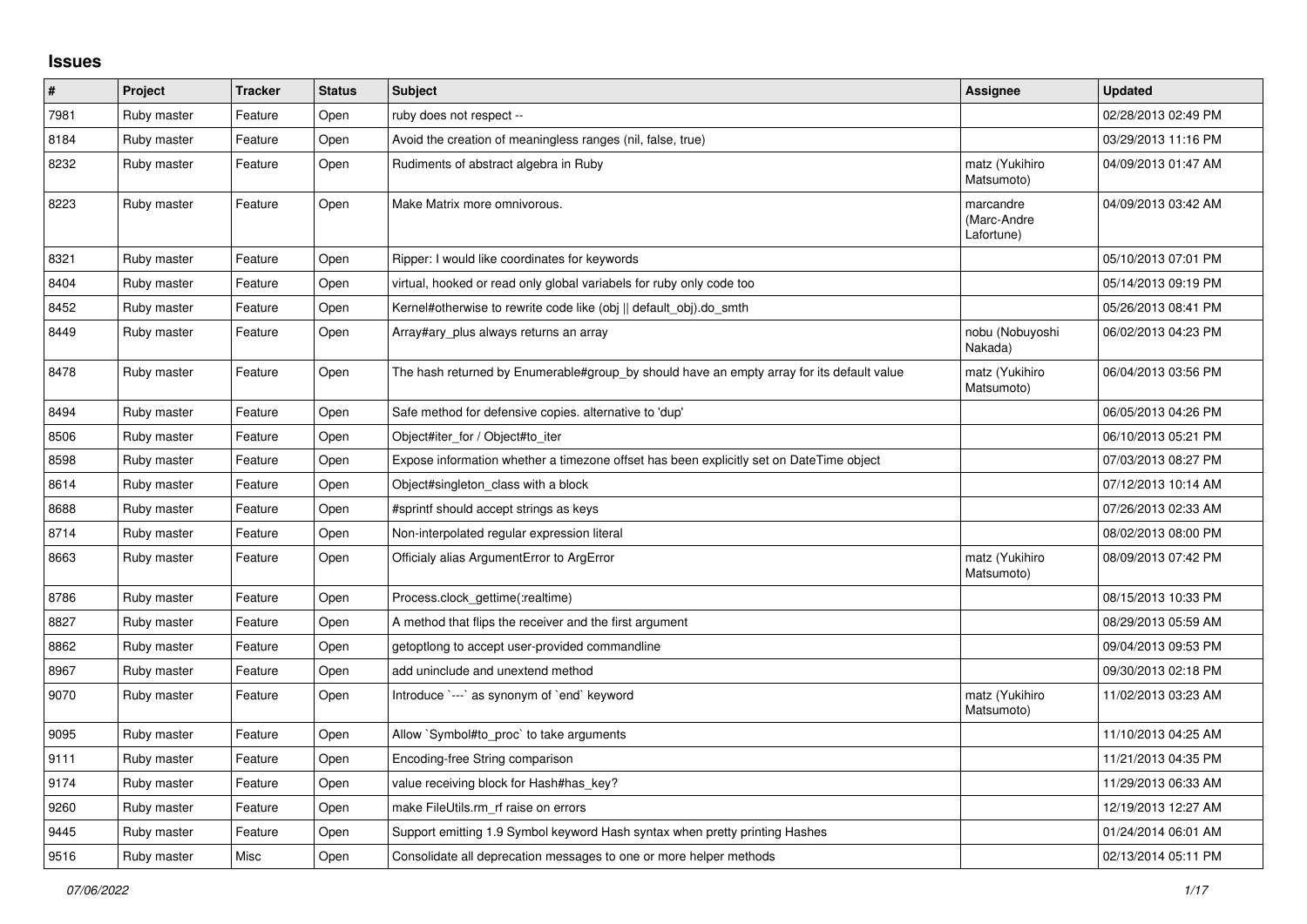| $\vert$ # | Project     | <b>Tracker</b> | <b>Status</b> | <b>Subject</b>                                                                               | <b>Assignee</b>              | <b>Updated</b>      |
|-----------|-------------|----------------|---------------|----------------------------------------------------------------------------------------------|------------------------------|---------------------|
| 9522      | Ruby master | Feature        | Open          | Float("NaN"), Float("Infinity")                                                              |                              | 02/16/2014 05:36 AM |
| 9553      | Ruby master | Feature        | Open          | Make argument validation routine of a method an object                                       |                              | 02/22/2014 07:58 AM |
| 9556      | Ruby master | Feature        | Open          | Add HTTP#get block functionality to HTTP.get                                                 |                              | 02/23/2014 05:53 AM |
| 9527      | Ruby master | Feature        | Open          | make Net::HTTP.get_print not only to \$stdout but to an IO as a parameter                    |                              | 02/23/2014 06:04 AM |
| 9585      | Ruby master | Feature        | Open          | Add Object#in? to make ruby easier to read                                                   |                              | 03/15/2014 04:49 PM |
| 9667      | Ruby master | Feature        | Open          | Optimization of FILE_and _dir_                                                               |                              | 03/25/2014 04:48 AM |
| 9724      | Ruby master | Misc           | Open          | Warnings in Ruby: allow per-file directives to i.e. suppress warnings                        |                              | 04/10/2014 06:21 PM |
| 9557      | Ruby master | Feature        | Open          | Enumerator#next and Enumerator#peek with argument                                            |                              | 04/11/2014 07:00 PM |
| 9784      | Ruby master | Feature        | Open          | Alias URI#merge to URI#join                                                                  |                              | 04/29/2014 05:42 AM |
| 9807      | Ruby master | Feature        | Open          | String.new with block                                                                        |                              | 05/07/2014 05:54 AM |
| 9832      | Ruby master | Misc           | Open          | better concurrency in threads                                                                |                              | 05/12/2014 12:33 PM |
| 9853      | Ruby master | Feature        | Open          | Please consider quoted generation of hash like in %h( foo bar bee blaa)                      |                              | 05/19/2014 04:43 PM |
| 9871      | Ruby master | Feature        | Open          | load a ruby library which doesn't have extension                                             |                              | 05/28/2014 10:07 AM |
| 9887      | Ruby master | Feature        | Open          | Add uninclude please                                                                         |                              | 05/31/2014 01:33 PM |
| 9909      | Ruby master | Feature        | Open          | why shouldn't constant lookup check the nesting of module's name                             |                              | 06/07/2014 02:18 AM |
| 9929      | Ruby master | Feature        | Open          | add with_default method to Hash                                                              |                              | 06/11/2014 12:08 AM |
| 9953      | Ruby master | Feature        | Open          | set trace func values which could be frozen or symbols                                       |                              | 06/19/2014 10:44 PM |
| 10000     | Ruby master | Feature        | Open          | format width and precision with symbol hash                                                  |                              | 07/01/2014 01:25 AM |
| 10051     | Ruby master | Feature        | Open          | nbsp isn't remove with trim                                                                  |                              | 07/17/2014 08:02 AM |
| 10176     | Ruby master | Feature        | Open          | Document how to perform net/http calls in parallel                                           |                              | 08/27/2014 10:46 PM |
| 10215     | Ruby master | Feature        | Open          | prohibit subclassing for classes without allocator in Ruby                                   |                              | 09/08/2014 07:29 AM |
| 10177     | Ruby master | Feature        | Open          | Hash#has_key? and Hash#has_value? should be deprecated                                       |                              | 09/19/2014 06:01 PM |
| 8366      | Ruby master | Feature        | Open          | Exception.message take time to execute depending on the instance variables                   |                              | 09/22/2014 06:41 AM |
| 10305     | Ruby master | Feature        | Open          | Method for resolving all autoload statements / Add warning on autoload when used with chroot |                              | 09/29/2014 02:05 PM |
| 10308     | Ruby master | Feature        | Open          | Pipes in Ruby                                                                                |                              | 09/30/2014 11:21 PM |
| 10331     | Ruby master | Feature        | Open          | String#to_r to recognize negative denominators                                               |                              | 10/06/2014 02:44 PM |
| 10332     | Ruby master | Feature        | Open          | Rational literal for mixed fractions                                                         |                              | 10/06/2014 02:55 PM |
| 10343     | Ruby master | Feature        | Open          | Postfix notations for 'when' and 'else' inside 'case' statement                              |                              | 10/08/2014 05:25 PM |
| 10366     | Ruby master | Feature        | Open          | New inspection form for rational                                                             |                              | 10/11/2014 12:50 AM |
| 10327     | Ruby master | Feature        | Open          | Bool/False/True module for '==='                                                             |                              | 10/15/2014 02:42 PM |
| 10404     | Ruby master | Feature        | Open          | Allow individual finalizers to be removed with ObjectSpace.undefine_finalizer                | matz (Yukihiro<br>Matsumoto) | 10/20/2014 08:14 AM |
| 10424     | Ruby master | Misc           | Open          | Error message when sorting NaN                                                               |                              | 10/25/2014 02:13 PM |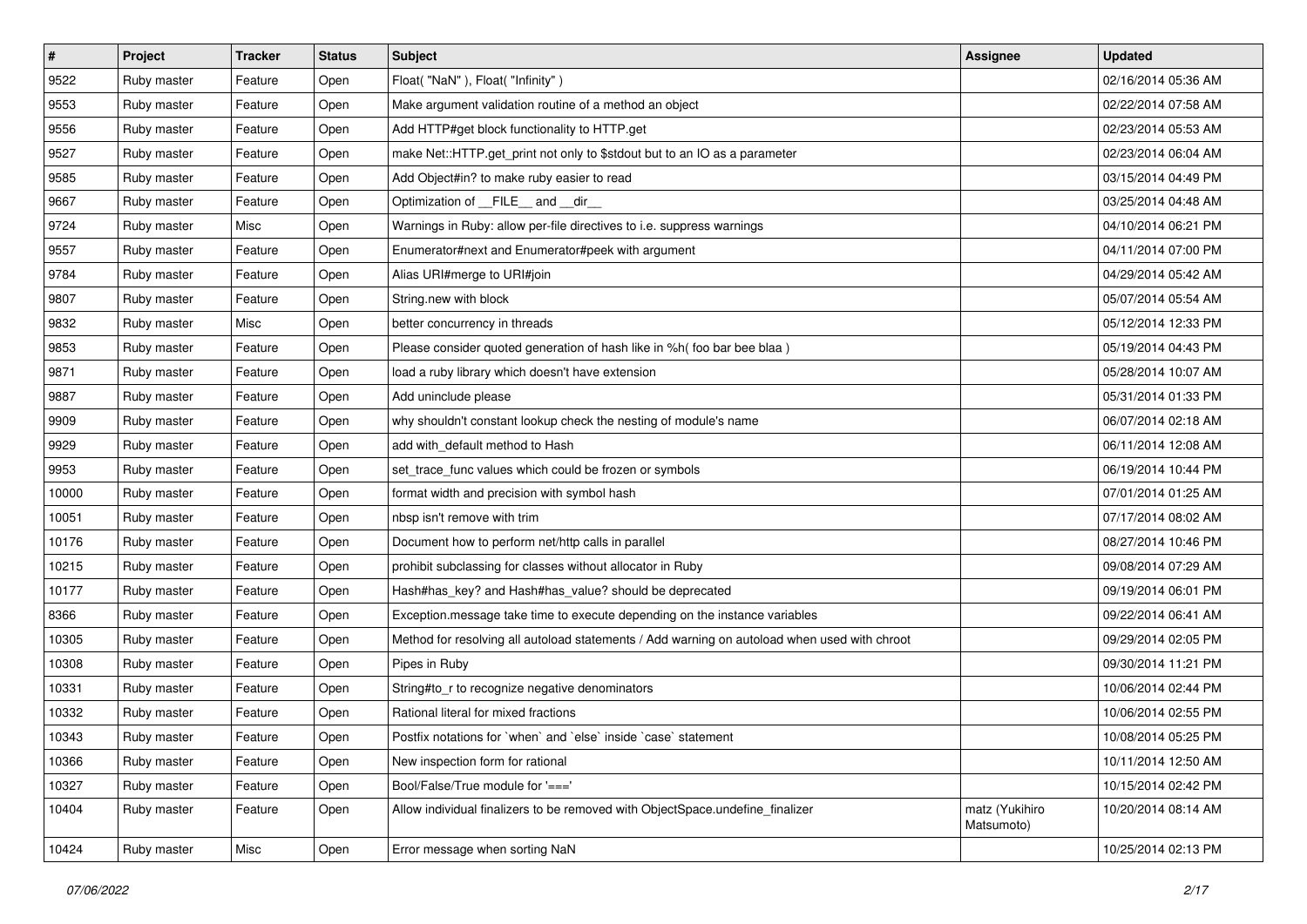| $\sharp$ | Project     | <b>Tracker</b> | <b>Status</b> | Subject                                                                          | Assignee                     | <b>Updated</b>      |
|----------|-------------|----------------|---------------|----------------------------------------------------------------------------------|------------------------------|---------------------|
| 10425    | Ruby master | Feature        | Open          | A predicate method to tell if a number is near another                           |                              | 10/26/2014 01:47 AM |
| 10391    | Ruby master | Feature        | Open          | Provide %eISO-8859-1'string \xAA literal' string literals with explicit encoding |                              | 10/28/2014 10:27 AM |
| 10455    | Ruby master | Feature        | Open          | [PATCH 0/n] Combine interface for creating new matrix                            |                              | 10/29/2014 10:17 PM |
| 10474    | Ruby master | Feature        | Open          | [PATCH 1/1] Refactoring math.c (Combined some macros into one macro)             |                              | 11/10/2014 10:29 PM |
| 10175    | Ruby master | Feature        | Open          | There's no reason to prefer Proc.new over Kernel#proc anymore                    |                              | 11/10/2014 11:07 PM |
| 10386    | Ruby master | Feature        | Open          | [PATCH 3/3] There is little possibility of using m_sqrt at complex.c             |                              | 11/10/2014 11:10 PM |
| 10505    | Ruby master | Feature        | Open          | [PATCH 2/n] DDDDDDDD./Object#eql? with block. (ja/en)                            |                              | 11/13/2014 05:52 PM |
| 10426    | Ruby master | Feature        | Open          | A predicate to express congruence                                                |                              | 11/14/2014 02:11 AM |
| 10513    | Ruby master | Misc           | Open          | instance_eval yields the receiver, but is documented to yield no arguments       | zzak (Zachary Scott)         | 11/14/2014 10:29 PM |
| 10552    | Ruby master | Feature        | Open          | [PATCH] Add Enumerable#frequencies and Enumerable#relative_frequencies           |                              | 11/30/2014 11:56 AM |
| 8566     | Ruby master | Feature        | Open          | [PATCH] Allow to configure additional preludes                                   |                              | 12/10/2014 01:13 PM |
| 10589    | Ruby master | Feature        | Open          | [TracePoint API] Make THREAD_{BEGIN, END} events return some context information |                              | 12/11/2014 04:27 PM |
| 10574    | Ruby master | Feature        | Open          | Add String#Ichomp and String.Ichomp!                                             | matz (Yukihiro<br>Matsumoto) | 12/15/2014 04:34 PM |
| 10645    | Ruby master | Feature        | Open          | Consider adding support of .first to MatchData object like MatchData[0]          |                              | 12/25/2014 06:50 AM |
| 10628    | Ruby master | Misc           | Open          | Peformance of URI module                                                         | naruse (Yui NARUSE)          | 12/26/2014 04:08 PM |
| 10683    | Ruby master | Feature        | Open          | fix inconsistent behavior of Kernel. Hash()                                      |                              | 01/02/2015 06:00 AM |
| 10663    | Ruby master | Feature        | Open          | Consider adding support for String input to File. methods                        |                              | 01/05/2015 12:47 AM |
| 10701    | Ruby master | Feature        | Open          | Class: Array 2 New methods                                                       |                              | 01/08/2015 07:21 AM |
| 10729    | Ruby master | Feature        | Open          | Array method to subtract in place                                                |                              | 01/11/2015 02:29 PM |
| 10728    | Ruby master | Feature        | Open          | Warning for Fixnum#size to use RbConfig::SIZEOF['long']                          |                              | 01/11/2015 04:23 PM |
| 10770    | Ruby master | Feature        | Open          | chr and ord behavior for ill-formed byte sequences and surrogate code points     |                              | 01/22/2015 10:19 AM |
| 10255    | Ruby master | Feature        | Open          | Math.log: check domain of base argument                                          |                              | 01/27/2015 02:32 AM |
| 10726    | Ruby master | Feature        | Open          | [PATCH 4/4] * New methods: Set#power                                             |                              | 01/28/2015 07:48 AM |
| 8564     | Ruby master | Feature        | Open          | Extend Module#attr methods                                                       |                              | 02/05/2015 07:39 PM |
| 10851    | Ruby master | Feature        | Open          | Introduce Regexp#fetch                                                           |                              | 02/13/2015 11:15 AM |
| 10879    | Ruby master | Feature        | Open          | UnboundMethod#to_proc                                                            |                              | 02/21/2015 07:56 PM |
| 10869    | Ruby master | Feature        | Open          | Add support for option to pre-compile Ruby files                                 |                              | 02/23/2015 11:08 AM |
| 10882    | Ruby master | Feature        | Open          | Provide Levenshtein distance implementation as part of stdlib                    |                              | 02/26/2015 03:56 PM |
| 10927    | Ruby master | Feature        | Open          | [PATCH] Add default empty string to string replacements                          |                              | 03/04/2015 10:49 AM |
| 10863    | Ruby master | Feature        | Open          | allow protected class methods to be callable from instance methods               |                              | 04/01/2015 06:11 PM |
| 10152    | Ruby master | Feature        | Open          | String#strip doesn't remove non-breaking space                                   |                              | 04/12/2015 07:36 PM |
| 11122    | Ruby master | Feature        | Open          | exception-free non-blocking Queue/SizedQueue operations                          | matz (Yukihiro<br>Matsumoto) | 05/06/2015 08:53 PM |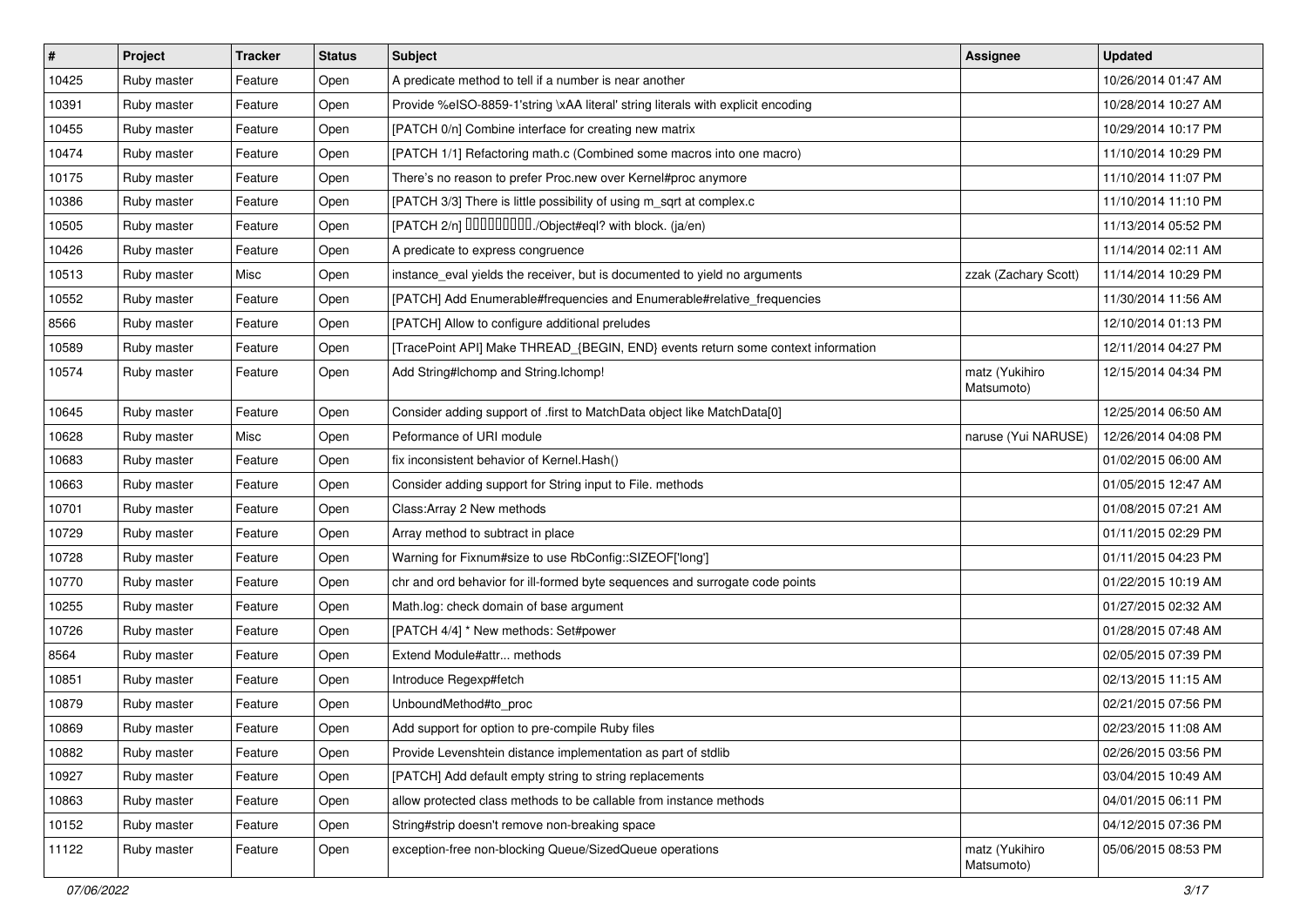| $\vert$ # | Project     | <b>Tracker</b> | <b>Status</b> | Subject                                                                                                                                    | Assignee                     | <b>Updated</b>      |
|-----------|-------------|----------------|---------------|--------------------------------------------------------------------------------------------------------------------------------------------|------------------------------|---------------------|
| 9725      | Ruby master | Feature        | Open          | Do not inspect NameError target object unless verbose                                                                                      |                              | 05/08/2015 02:18 AM |
| 11142     | Ruby master | <b>Bug</b>     | Open          | Command line argument parser on windows handles double quotes inconsistently.                                                              | usa (Usaku<br>NAKAMURA)      | 05/12/2015 04:09 PM |
| 11148     | Ruby master | Feature        | Open          | Add a way to require files, but not raise an exception when the file isn't found                                                           |                              | 05/13/2015 05:57 PM |
| 10009     | Ruby master | <b>Bug</b>     | Open          | IO operation is 10x slower in multi-thread environment                                                                                     | ko1 (Koichi Sasada)          | 05/21/2015 07:19 AM |
| 11177     | Ruby master | <b>Bug</b>     | Open          | DATALEOFILLLLLLLLLL                                                                                                                        |                              | 05/25/2015 03:49 AM |
| 11183     | Ruby master | <b>Bug</b>     | Open          |                                                                                                                                            |                              | 05/26/2015 08:32 AM |
| 10932     | Ruby master | Feature        | Open          | Enabling allocation tracing as early as possible                                                                                           | ko1 (Koichi Sasada)          | 06/13/2015 07:54 AM |
| 11292     | Ruby master | Feature        | Open          | objspace: Dump type of special consts                                                                                                      | tmm1 (Aman Karmani)          | 06/22/2015 04:22 AM |
| 11299     | Ruby master | Feature        | Open          | [PATCH] use Array instead of custom struct for generic ivars                                                                               | normalperson (Eric<br>Wong)  | 06/24/2015 12:38 AM |
| 11305     | Ruby master | Feature        | Open          | [ipaddr] include the IP address in question within the InvalidAddressError exception message                                               |                              | 06/25/2015 04:25 AM |
| 11307     | Ruby master | Feature        | Open          | exception-free non-blocking Queue#pop                                                                                                      | matz (Yukihiro<br>Matsumoto) | 06/25/2015 11:06 PM |
| 11315     | Ruby master | Feature        | Open          | [PATCH] Add Array#^ for parity with other set-like operations.                                                                             |                              | 06/29/2015 05:05 AM |
| 10585     | Ruby master | Feature        | Open          | struct: speedup struct.attr = $v$ for first 10 attributes and struct[:attr] for big structs                                                |                              | 06/30/2015 08:18 PM |
| 11312     | Ruby master | Feature        | Open          | Add Resolv::DNS::Resource::IN::SPF                                                                                                         | akr (Akira Tanaka)           | 07/01/2015 03:26 AM |
| 11309     | Ruby master | Feature        | Open          | Iterator over string matches                                                                                                               |                              | 07/01/2015 08:35 AM |
| 11323     | Ruby master | Feature        | Open          | Documentation update on how uniq works / guarantee of order                                                                                |                              | 07/02/2015 03:34 AM |
| 9918      | Ruby master | Feature        | Open          | Exception#cause should be shown in output and #inspect                                                                                     |                              | 07/13/2015 02:32 PM |
| 11347     | Ruby master | Feature        | Open          | Errors with cause not reported properly to console                                                                                         |                              | 07/15/2015 04:39 PM |
| 11355     | Ruby master | Misc           | Open          | Exceptions inheriting from Timeout:: Error should behave the same way                                                                      |                              | 07/15/2015 04:59 PM |
| 10949     | Ruby master | Feature        | Open          | Time is WB unprotected                                                                                                                     |                              | 07/23/2015 05:55 PM |
| 11429     | Ruby master | Feature        | Open          | Local variable assignment via regex ===                                                                                                    |                              | 08/10/2015 11:26 PM |
| 11438     | Ruby master | <b>Bug</b>     | Open          | native_thread_init_stack() get machine.stack_start unequal to thread's stack start address, x86 win32                                      | cruby-windows                | 08/13/2015 07:31 AM |
| 11390     | Ruby master | Feature        | Open          | Allow symbols starting with numbers                                                                                                        | matz (Yukihiro<br>Matsumoto) | 08/14/2015 05:23 AM |
| 11446     | Ruby master | Feature        | Open          | Possible work around for the requirement to supplying arguments like this: .map(&:method,<br><arguments>)</arguments>                      |                              | 08/14/2015 04:40 PM |
| 11475     | Ruby master | Feature        | Open          | AST transforms                                                                                                                             |                              | 08/21/2015 11:14 AM |
| 8437      | Ruby master | Feature        | Open          | custom operators, unicode                                                                                                                  |                              | 08/30/2015 03:05 AM |
| 11507     | Ruby master | Feature        | Open          | Net::HTTP should use TCP CORK or TCP NOPUSH to avoid fragmenting packets                                                                   |                              | 09/04/2015 09:47 AM |
| 10179     | Ruby master | Feature        | Open          | Net::HTTP::Get.new("https://google.com").basic_auth(user_name, password) should throw exception<br>stating the need to set use ssl to true |                              | 09/13/2015 03:25 AM |
| 9613      | Ruby master | Feature        | Open          | Warn about unsafe ossl ciphers                                                                                                             |                              | 09/13/2015 03:27 AM |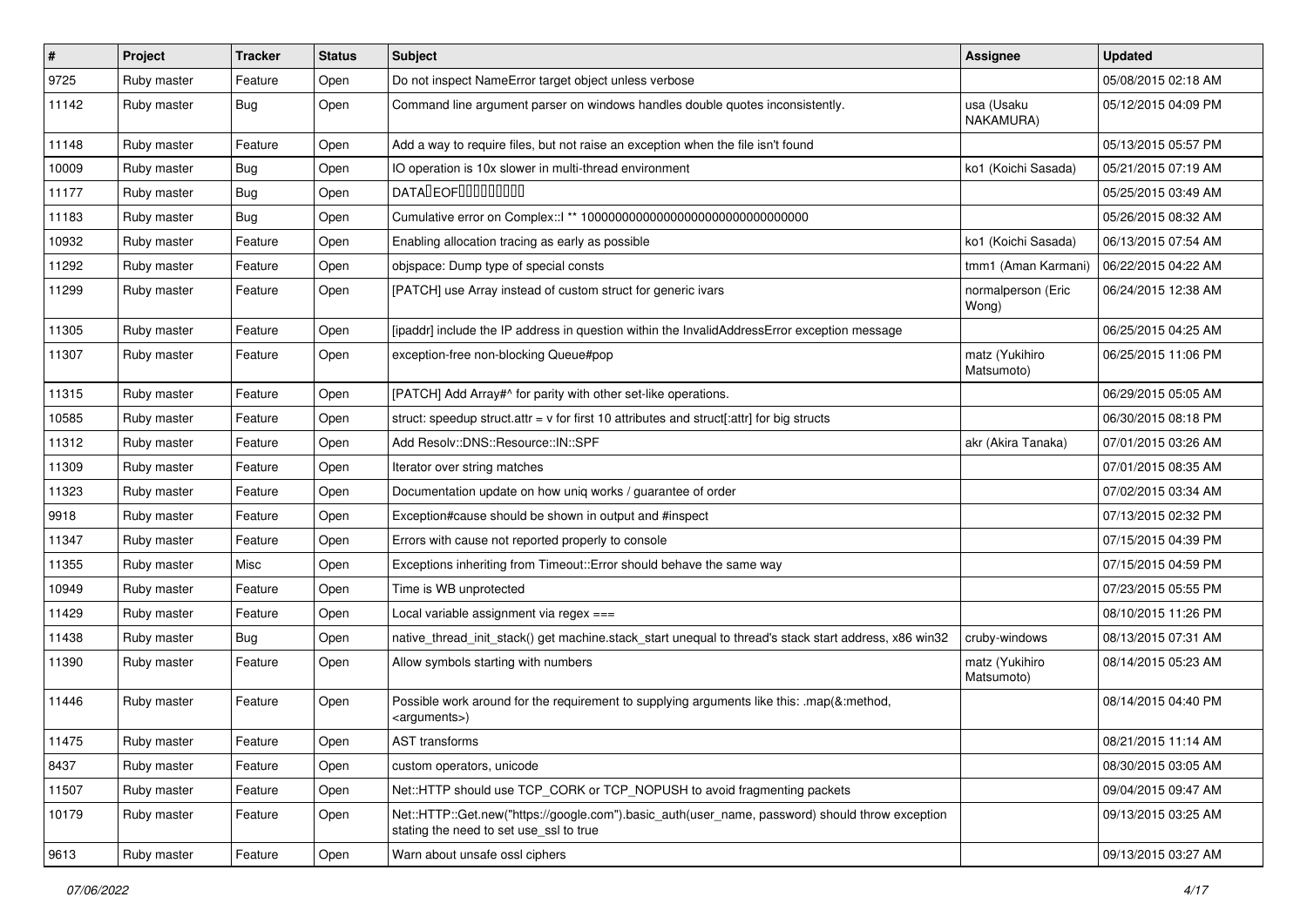| #     | Project     | <b>Tracker</b> | <b>Status</b> | <b>Subject</b>                                                                          | <b>Assignee</b>              | <b>Updated</b>      |
|-------|-------------|----------------|---------------|-----------------------------------------------------------------------------------------|------------------------------|---------------------|
| 10519 | Ruby master | Feature        | Open          | <b>TLS Renegotiation</b>                                                                |                              | 09/13/2015 03:29 AM |
| 11518 | Ruby master | Feature        | Open          | Queue enhancement - promote! and promote_all!                                           | matz (Yukihiro<br>Matsumoto) | 09/17/2015 08:40 PM |
| 11517 | Ruby master | Feature        | Open          | Queue enhancement - conditional pop                                                     | matz (Yukihiro<br>Matsumoto) | 09/17/2015 09:02 PM |
| 11514 | Ruby master | <b>Bug</b>     | Open          | AIX6.1 - Ruby 2.2.3 - Segmentation fault in :byteslice                                  |                              | 09/18/2015 07:39 AM |
| 11570 | Ruby master | Misc           | Open          | Clarify autoload chaining behavior                                                      |                              | 10/06/2015 04:52 PM |
| 10541 | Ruby master | Misc           | Open          | Remove shorthand string interpolation syntax                                            | matz (Yukihiro<br>Matsumoto) | 10/08/2015 05:44 PM |
| 11577 | Ruby master | Feature        | Open          | Add encodeURIComponent compatible API for URI                                           |                              | 10/09/2015 01:40 PM |
| 11583 | Ruby master | Feature        | Open          | Add File#unlink                                                                         |                              | 10/12/2015 05:40 AM |
| 11582 | Ruby master | <b>Bug</b>     | Open          | On Solaris, Rational#** returns -Infinity for Rational(0) when passed a negative Float  |                              | 10/13/2015 03:12 AM |
| 11597 | Ruby master | Feature        | Open          | Add Linux-specific setfsuid(2)/setfsgid(2)                                              |                              | 10/15/2015 10:08 PM |
| 11415 | Ruby master | Feature        | Open          | autoload with a Proc                                                                    |                              | 10/21/2015 08:38 PM |
| 11295 | Ruby master | Misc           | Open          | Request for comments about error messages                                               |                              | 10/22/2015 09:12 AM |
| 10181 | Ruby master | Feature        | Open          | New method File.openat()                                                                |                              | 10/22/2015 12:12 PM |
| 11629 | Ruby master | Feature        | Open          | Implement Enhanced Mail System Status Codes (rfc1893)                                   |                              | 10/28/2015 10:38 AM |
| 11634 | Ruby master | Feature        | Open          | [PATCH] variable.c (rb_global_tbl): convert to id_table                                 |                              | 10/29/2015 08:11 PM |
| 11670 | Ruby master | Feature        | Open          | Show warning to make nested def obsolete                                                | nobu (Nobuyoshi<br>Nakada)   | 11/09/2015 07:40 AM |
| 10983 | Ruby master | Misc           | Open          | Why blocks make Ruby methods 439% slower?                                               |                              | 11/10/2015 06:21 AM |
| 11694 | Ruby master | Feature        | Open          | Numeric#nonpositive?, nonnegative?                                                      |                              | 11/16/2015 12:56 AM |
| 11700 | Ruby master | Feature        | Open          | positive flags for reverse lookup to socket                                             |                              | 11/17/2015 02:48 AM |
| 11710 | Ruby master | Feature        | Open          | [PATCH] Replace Set#merge with Set#merge! and make Set#merge non-mutating.              | knu (Akinori MUSHA)          | 11/18/2015 07:28 PM |
| 11723 | Ruby master | Feature        | Open          | CGI library should give access to raw request body                                      |                              | 11/20/2015 07:06 PM |
| 11630 | Ruby master | Feature        | Open          | possibility to serialize Proc or Lambda                                                 |                              | 11/23/2015 01:34 PM |
| 11599 | Ruby master | Feature        | Open          | Dump entries of hash in ObjectSpace                                                     | tmm1 (Aman Karmani)          | 11/24/2015 05:52 PM |
| 11588 | Ruby master | Feature        | Open          | Implement structured warnings                                                           |                              | 12/06/2015 08:48 PM |
| 11786 | Ruby master | Feature        | Open          | [PATCH] micro-optimize case dispatch even harder                                        |                              | 12/09/2015 09:58 AM |
| 11781 | Ruby master | Feature        | Open          | Would it be possible to alias .prepend() towards .unshift() for class Array by default? |                              | 12/09/2015 12:46 PM |
| 11796 | Ruby master | Feature        | Open          | [PATCH] Refactor reduce call get_stat()                                                 |                              | 12/09/2015 02:33 PM |
| 11690 | Ruby master | Feature        | Open          | Update Hash during multiple assignment                                                  |                              | 12/10/2015 12:26 PM |
| 8544  | Ruby master | Feature        | Open          | OpenURI should open 'file://' URIs                                                      |                              | 12/12/2015 04:30 PM |
| 11817 | Ruby master | Feature        | Open          | map.parallel                                                                            |                              | 12/15/2015 04:28 AM |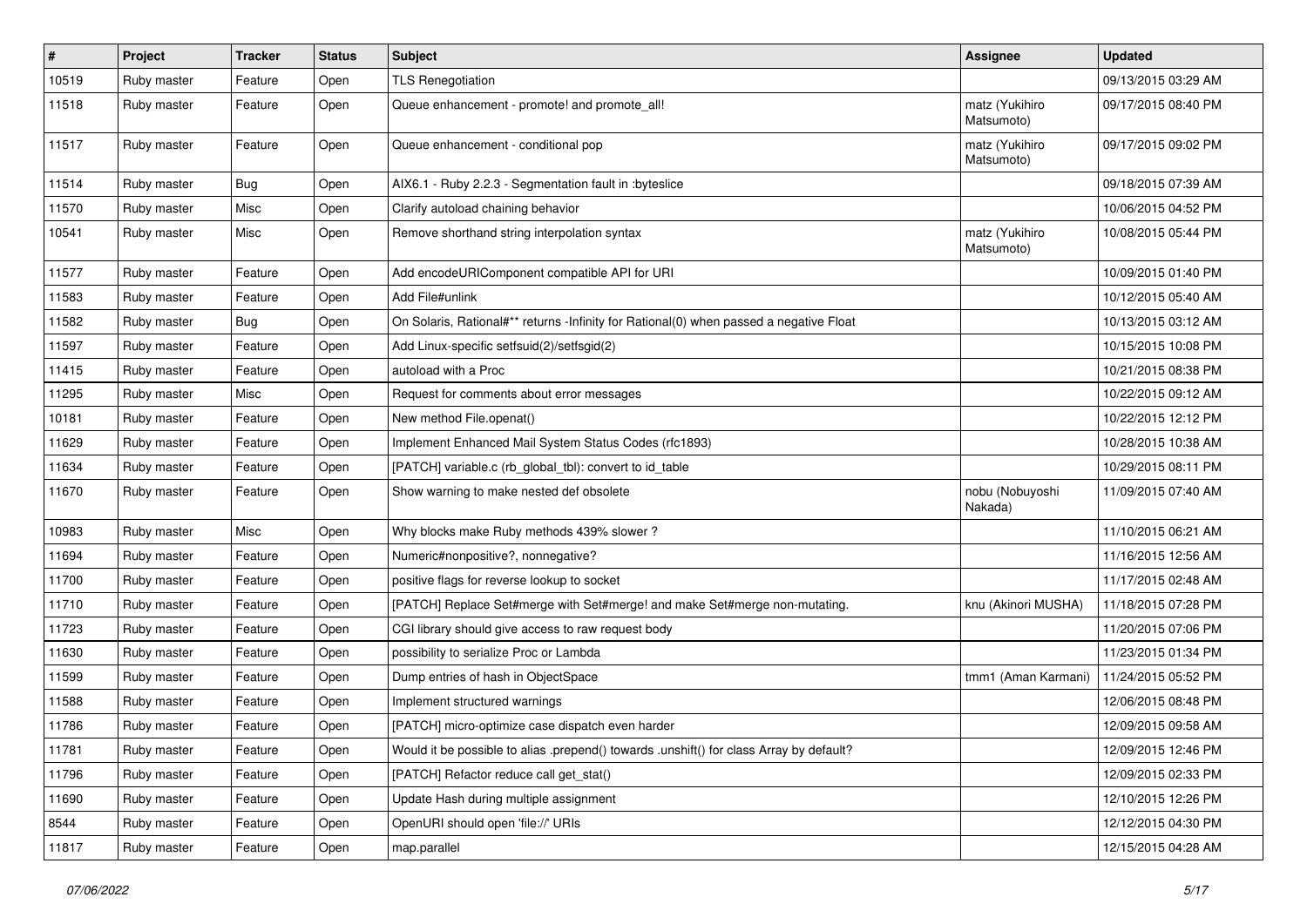| $\vert$ # | Project     | <b>Tracker</b> | <b>Status</b> | Subject                                                                                                                          | Assignee                     | <b>Updated</b>      |
|-----------|-------------|----------------|---------------|----------------------------------------------------------------------------------------------------------------------------------|------------------------------|---------------------|
| 10251     | Ruby master | Feature        | Open          | URI: Support wildcards (globbing) in no_proxy                                                                                    |                              | 12/16/2015 05:22 AM |
| 10168     | Ruby master | Feature        | Open          | Native Object#inspect method should single quote strings that don't need to be double quoted                                     |                              | 01/01/2016 08:27 PM |
| 11939     | Ruby master | Feature        | Open          | Syntax sugar to apply a method replace a variable                                                                                |                              | 01/04/2016 09:49 AM |
| 11987     | Ruby master | Feature        | Open          | daemons can't show the backtrace of rb_bug                                                                                       |                              | 01/13/2016 10:58 AM |
| 11550     | Ruby master | Feature        | Open          | Current behaviour of super() is dangerous in the presence of more than one included modules.                                     |                              | 01/20/2016 08:44 AM |
| 10312     | Ruby master | Misc           | Open          | Give people more control over how the ruby parser sees code and lexical code elements (valid/invalid<br>toggle options) + macros |                              | 01/20/2016 05:14 PM |
| 12006     | Ruby master | Feature        | Open          | return IO object from IO#print, IO#puts, IO#close_read, IO#close_write,                                                          |                              | 01/21/2016 12:42 PM |
| 11100     | Ruby master | Feature        | Open          | Permit multiple captures with String[Regexp, ]                                                                                   |                              | 01/24/2016 08:42 AM |
| 12017     | Ruby master | Feature        | Open          | [PATCH] dedupe string keys from Marshal.load                                                                                     |                              | 01/25/2016 09:02 AM |
| 11181     | Ruby master | Feature        | Open          | Add a line directive to Ruby                                                                                                     | matz (Yukihiro<br>Matsumoto) | 01/26/2016 02:04 AM |
| 12023     | Ruby master | Feature        | Open          | Allow ivars to be used as method arguments                                                                                       |                              | 01/27/2016 09:58 AM |
| 10658     | Ruby master | Feature        | Open          | ThreadGroup local variables                                                                                                      |                              | 01/28/2016 07:20 AM |
| 11917     | Ruby master | Feature        | Open          | Add Range#length as an alias for size                                                                                            |                              | 01/30/2016 07:01 AM |
| 12059     | Ruby master | Feature        | Open          | 'Array#single?', 'Hash#single?'                                                                                                  |                              | 02/10/2016 04:02 AM |
| 12041     | Ruby master | Feature        | Open          | Change the initializer of NameError to take a receiver as the third argument                                                     |                              | 02/12/2016 05:37 AM |
| 12064     | Ruby master | Feature        | Open          | Make creation of enc/unicode/casefold.h automatic again                                                                          | nobu (Nobuyoshi<br>Nakada)   | 02/12/2016 06:13 AM |
| 10793     | Ruby master | Feature        | Open          | Infrastructure/Release-Management: Sign releases                                                                                 |                              | 02/12/2016 09:20 PM |
| 12034     | Ruby master | Feature        | Open          | RegExp does not respect file encoding directive                                                                                  |                              | 02/13/2016 06:41 PM |
| 12083     | Ruby master | Feature        | Open          | \$_ and \$~ by Binding#local_variable_{get,set}                                                                                  |                              | 02/18/2016 04:35 AM |
| 11361     | Ruby master | Feature        | Open          | proposal for easy method to nil-guard for generated variable name.                                                               |                              | 02/21/2016 12:01 PM |
| 12114     | Ruby master | Feature        | Open          | $\texttt{SVERBOSE}$ = true is being ignored                                                                                      |                              | 02/26/2016 02:00 PM |
| 12113     | Ruby master | Feature        | Open          | Global method inside Delegator causes NameError                                                                                  |                              | 03/01/2016 01:58 AM |
| 12110     | Ruby master | Feature        | Open          | Create a method to avoid vacuous truth?                                                                                          |                              | 03/12/2016 08:01 AM |
| 12165     | Ruby master | Feature        | Open          | Hash#first, Hash#last                                                                                                            |                              | 03/12/2016 10:55 AM |
| 12141     | Ruby master | Feature        | Open          | send and __send_                                                                                                                 |                              | 03/14/2016 01:32 AM |
| 12129     | Ruby master | Feature        | Open          | syntactic sugar for dynamic method dispatch `object_expression:method_name_expression(1, 2)`                                     |                              | 03/14/2016 01:35 AM |
| 12134     | Ruby master | Feature        | Open          | Comparison between 'true' and 'false'                                                                                            |                              | 03/15/2016 12:41 PM |
| 12173     | Ruby master | Feature        | Open          | Time#till_now`                                                                                                                   |                              | 03/16/2016 10:19 AM |
| 12094     | Ruby master | Feature        | Open          | parameterized property assignment: $o.prop(arg) = 1$                                                                             |                              | 03/17/2016 07:05 AM |
| 12116     | Ruby master | Feature        | Open          | Fixnum#divmod`, `Bignum#divmod` with multiple arguments                                                                          |                              | 03/21/2016 02:00 PM |
| 12214     | Ruby master | Feature        | Open          | Inconsistent behaviour and lack of warnings/errors when referencing duplicated _variables                                        |                              | 03/24/2016 04:58 PM |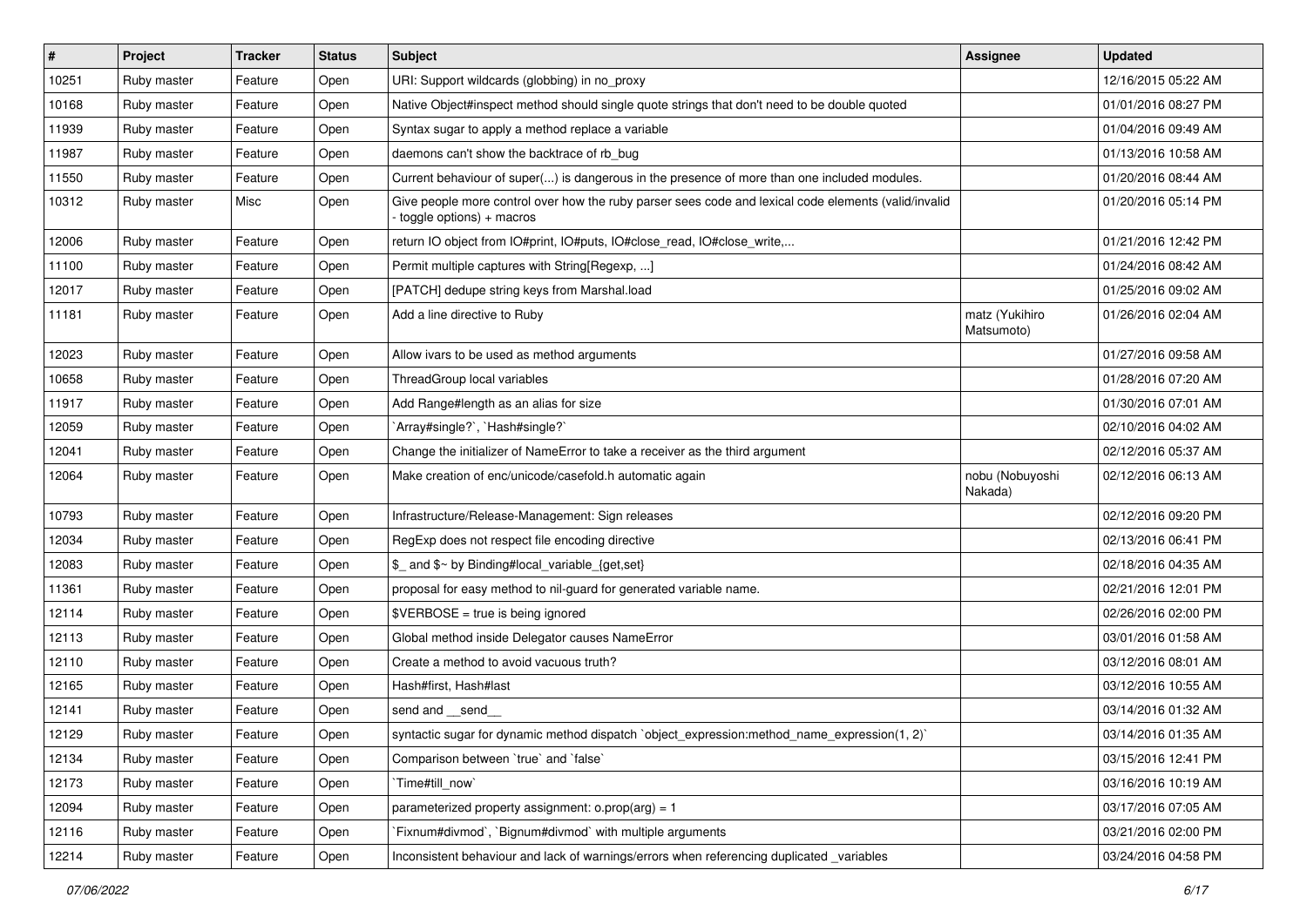| $\sharp$ | Project     | <b>Tracker</b> | <b>Status</b> | <b>Subject</b>                                                                                                                              | <b>Assignee</b>              | <b>Updated</b>      |
|----------|-------------|----------------|---------------|---------------------------------------------------------------------------------------------------------------------------------------------|------------------------------|---------------------|
| 12211    | Ruby master | Feature        | Open          | introduce Date#first_of_month and Date#last_of_month                                                                                        |                              | 03/26/2016 12:58 AM |
| 12247    | Ruby master | Feature        | Open          | accept multiple arguments at Array#delete                                                                                                   |                              | 04/04/2016 10:16 PM |
| 12262    | Ruby master | Feature        | Open          | Anti-loop                                                                                                                                   |                              | 04/09/2016 05:30 AM |
| 12272    | Ruby master | Feature        | Open          | Accepting HTML entity name in string literal                                                                                                |                              | 04/13/2016 05:16 AM |
| 12277    | Ruby master | Misc           | Open          | Coding rule: colum number                                                                                                                   |                              | 04/13/2016 06:32 PM |
| 12179    | Ruby master | <b>Bug</b>     | Open          | Build failure due to VPATH expansion                                                                                                        |                              | 04/14/2016 01:55 AM |
| 12080    | Ruby master | Feature        | Open          | Enumerable#first, Array#last with block                                                                                                     |                              | 04/20/2016 03:51 AM |
| 11868    | Ruby master | Feature        | Open          | Proposal for RubyVM::InstructionSequence.compile to return an object containing the syntax error<br>information currently written to STDERR |                              | 04/21/2016 05:49 AM |
| 12280    | Ruby master | Bug            | Open          | IO.copy_stream(IO, IO) fails with "pread() not implemented"                                                                                 |                              | 04/28/2016 05:51 AM |
| 8206     | Ruby master | Feature        | Open          | Should Ruby core implement String#blank?                                                                                                    |                              | 04/28/2016 02:05 PM |
| 12226    | Ruby master | Feature        | Open          | Dir.home with valid named user raises ArgumentError on Windows                                                                              |                              | 05/08/2016 10:06 AM |
| 12378    | Ruby master | Feature        | Open          | arbitrary size Random.new seed                                                                                                              |                              | 05/13/2016 04:44 PM |
| 12380    | Ruby master | Feature        | Open          | 'Struct' as a subclass of 'Class'                                                                                                           |                              | 05/14/2016 08:28 AM |
| 12244    | Ruby master | Feature        | Open          | Add a way to 'integer - integer % num'                                                                                                      | matz (Yukihiro<br>Matsumoto) | 05/17/2016 06:05 AM |
| 11923    | Ruby master | Feature        | Open          | Put Struct accessors into separate module to allow redefining them in Struct.new's block                                                    |                              | 05/17/2016 06:37 AM |
| 12077    | Ruby master | Feature        | Open          | Consolidate SSLSocket interface with TCPSocket                                                                                              |                              | 05/17/2016 06:37 AM |
| 12403    | Ruby master | Feature        | Open          | Optimise Regexp#match?                                                                                                                      |                              | 05/24/2016 05:54 AM |
| 9760     | Ruby master | <b>Bug</b>     | Open          | mkmf does not allow for linking against custom libraries when a system library is present                                                   |                              | 05/24/2016 08:11 AM |
| 12435    | Ruby master | Feature        | Open          | Using connect_nonblock to open TCP connections in Net::HTTP#connect                                                                         |                              | 06/06/2016 12:42 AM |
| 12482    | Ruby master | Feature        | Open          | ArgumentError.new(nil) should give a better description                                                                                     |                              | 06/16/2016 04:18 AM |
| 11735    | Ruby master | Feature        | Open          | Porting String#squish and String#squish! from Ruby on Rails' Active Support                                                                 | matz (Yukihiro<br>Matsumoto) | 06/24/2016 08:02 AM |
| 12595    | Ruby master | Misc           | Open          | Documentation                                                                                                                               |                              | 07/18/2016 04:39 PM |
| 12350    | Ruby master | Feature        | Open          | Introduce Array#find! that raises an error if element not found                                                                             |                              | 07/19/2016 06:20 AM |
| 12334    | Ruby master | Feature        | Open          | Final/Readonly Support for Fields / Instance Variables                                                                                      |                              | 07/20/2016 01:49 AM |
| 12455    | Ruby master | Feature        | Open          | Add a way for class String to determine whether it has only numbers / digits or not                                                         |                              | 07/20/2016 03:13 AM |
| 12586    | Ruby master | Feature        | Open          | Hash#sample                                                                                                                                 |                              | 08/10/2016 04:08 AM |
| 12625    | Ruby master | Feature        | Open          | TypeError.assert, ArgumentError.assert                                                                                                      |                              | 08/10/2016 04:36 AM |
| 12317    | Ruby master | Feature        | Open          | Name space of a module                                                                                                                      |                              | 09/04/2016 04:59 PM |
| 12755    | Ruby master | Feature        | Open          | optimize instruction sequence                                                                                                               |                              | 09/12/2016 07:05 AM |
| 12751    | Ruby master | Misc           | Open          | Incompatibility of Ruby 3                                                                                                                   |                              | 09/14/2016 12:48 PM |
| 12817    | Ruby master | Feature        | Open          | Consider adding method .sample() on class Hash (if this was not yet proposed)                                                               |                              | 10/11/2016 12:57 AM |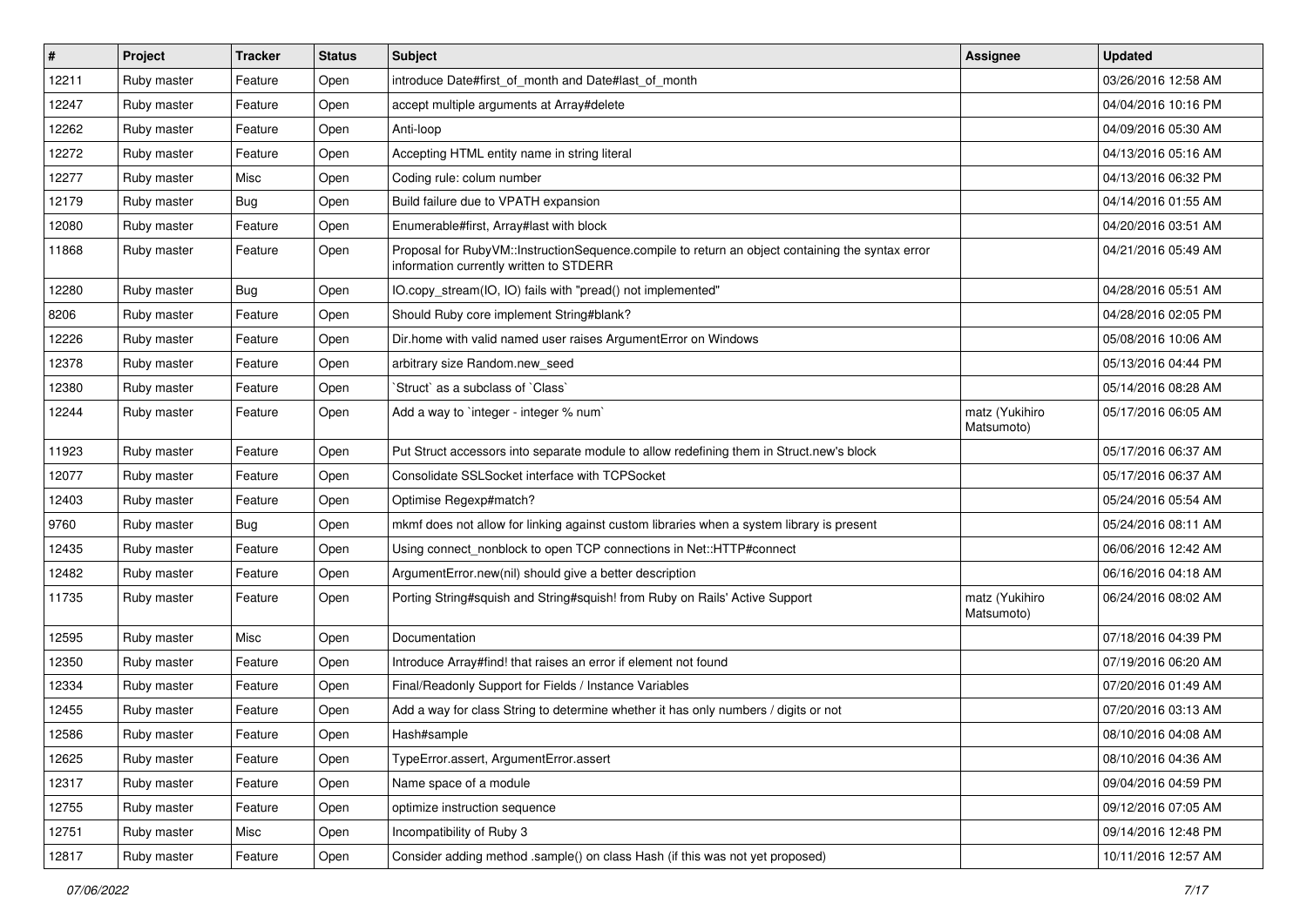| #     | Project     | <b>Tracker</b> | <b>Status</b> | <b>Subject</b>                                                                                           | <b>Assignee</b>              | <b>Updated</b>      |
|-------|-------------|----------------|---------------|----------------------------------------------------------------------------------------------------------|------------------------------|---------------------|
| 9704  | Ruby master | Feature        | Open          | Refinements as files instead of modules                                                                  | matz (Yukihiro<br>Matsumoto) | 10/11/2016 06:36 PM |
| 12843 | Ruby master | Feature        | Open          | Proposal to add a new method to class File in order to determine the name of the file without any suffix |                              | 10/17/2016 08:56 AM |
| 12858 | Ruby master | Feature        | Open          | Supporting batch-requiring of files in ruby                                                              |                              | 10/23/2016 08:05 AM |
| 12869 | Ruby master | Feature        | Open          | open-uri's open rejects `BOM' in encoding                                                                |                              | 10/25/2016 05:06 AM |
| 11428 | Ruby master | Feature        | Open          | system/exec/etc. should to_s their argument to restore Pathname functionality as it was in 1.8           |                              | 11/06/2016 02:17 AM |
| 11665 | Ruby master | Feature        | Open          | Support nested functions for better code organization                                                    |                              | 11/16/2016 03:06 PM |
| 13006 | Ruby master | Feature        | Open          | backtrace of thread killer                                                                               |                              | 12/06/2016 01:11 AM |
| 12852 | Ruby master | <b>Bug</b>     | Open          | URI.parse can't handle non-ascii URIs                                                                    | akira (akira yamada)         | 12/12/2016 06:39 PM |
| 13108 | Ruby master | Feature        | Open          | [Doc Request] Explicitly document Range#sum                                                              |                              | 01/05/2017 11:50 PM |
| 13103 | Ruby master | Feature        | Open          | [PATCH] random.c: use "__NR_" syscall prefix on Linux (instead of "SYS_")                                |                              | 01/11/2017 10:51 PM |
| 13048 | Ruby master | Feature        | Open          | Better way to do Regexp.new(Regexp.escape("some string"))                                                |                              | 01/20/2017 04:01 AM |
| 12969 | Ruby master | Feature        | Open          | Allow optional parameter in String#strip and related                                                     |                              | 01/20/2017 08:19 AM |
| 13151 | Ruby master | <b>Bug</b>     | Open          | File.writable? doesn't report correctly if a directory is writable on Windows.                           |                              | 01/23/2017 05:46 PM |
| 13174 | Ruby master | Feature        | Open          | Smaller id_table on 64bit platform                                                                       |                              | 01/31/2017 02:05 PM |
| 13209 | Ruby master | Misc           | Open          | fact.rb in ruby/sample variations                                                                        |                              | 02/14/2017 12:10 AM |
| 13240 | Ruby master | Feature        | Open          | Change Unicode property implementation in Onigmo from inversion lists to direct lookup                   |                              | 02/22/2017 08:01 AM |
| 13026 | Ruby master | Feature        | Open          | Public singleton methods                                                                                 |                              | 02/22/2017 06:53 PM |
| 12790 | Ruby master | Feature        | Open          | Better inspect for stdlib classes                                                                        |                              | 02/27/2017 08:36 PM |
| 13259 | Ruby master | Feature        | Open          | Kernel#Date                                                                                              |                              | 02/28/2017 12:09 PM |
| 13314 | Ruby master | Feature        | Open          | $dig =$                                                                                                  |                              | 03/14/2017 12:55 PM |
| 13095 | Ruby master | Feature        | Open          | [PATCH] io.c (rb_f_syscall): remove deprecation notice                                                   |                              | 03/26/2017 06:21 AM |
| 13263 | Ruby master | Feature        | Open          | Add companion integer nth-root method to recent Integer#isqrt                                            |                              | 04/05/2017 12:49 AM |
| 13164 | Ruby master | <b>Bug</b>     | Open          | A second `SystemStackError` exception results in `Segmentation fault (core dumped)`                      |                              | 04/14/2017 01:05 PM |
| 12573 | Ruby master | Feature        | Open          | Introduce a straightforward way to discover whether a process is running                                 |                              | 04/19/2017 12:05 PM |
| 13485 | Ruby master | <b>Bug</b>     | Open          | MinGW TestEnumerable#test_callcc SEGV info                                                               |                              | 04/19/2017 04:17 PM |
| 13497 | Ruby master | Misc           | Open          | Docs, code samples, Ripper example                                                                       |                              | 04/23/2017 04:27 AM |
| 13500 | Ruby master | <b>Bug</b>     | Open          | MinGW TestArity#test_proc_err_mess stops testing                                                         |                              | 04/26/2017 03:27 PM |
| 9116  | Ruby master | Feature        | Open          | String#rsplit missing                                                                                    |                              | 04/27/2017 10:00 AM |
| 13211 | Ruby master | Feature        | Open          | Hash#delete taking a splat                                                                               |                              | 04/29/2017 08:41 PM |
| 13333 | Ruby master | Feature        | Open          | block to yield                                                                                           |                              | 05/19/2017 09:01 AM |
| 13542 | Ruby master | <b>Bug</b>     | Open          | MinGW trunk Builds - Summary of Issues                                                                   |                              | 05/19/2017 07:04 PM |
| 13634 | Ruby master | Misc           | Open          | NilClass is lying about respond_to?(:clone)                                                              |                              | 06/06/2017 08:27 AM |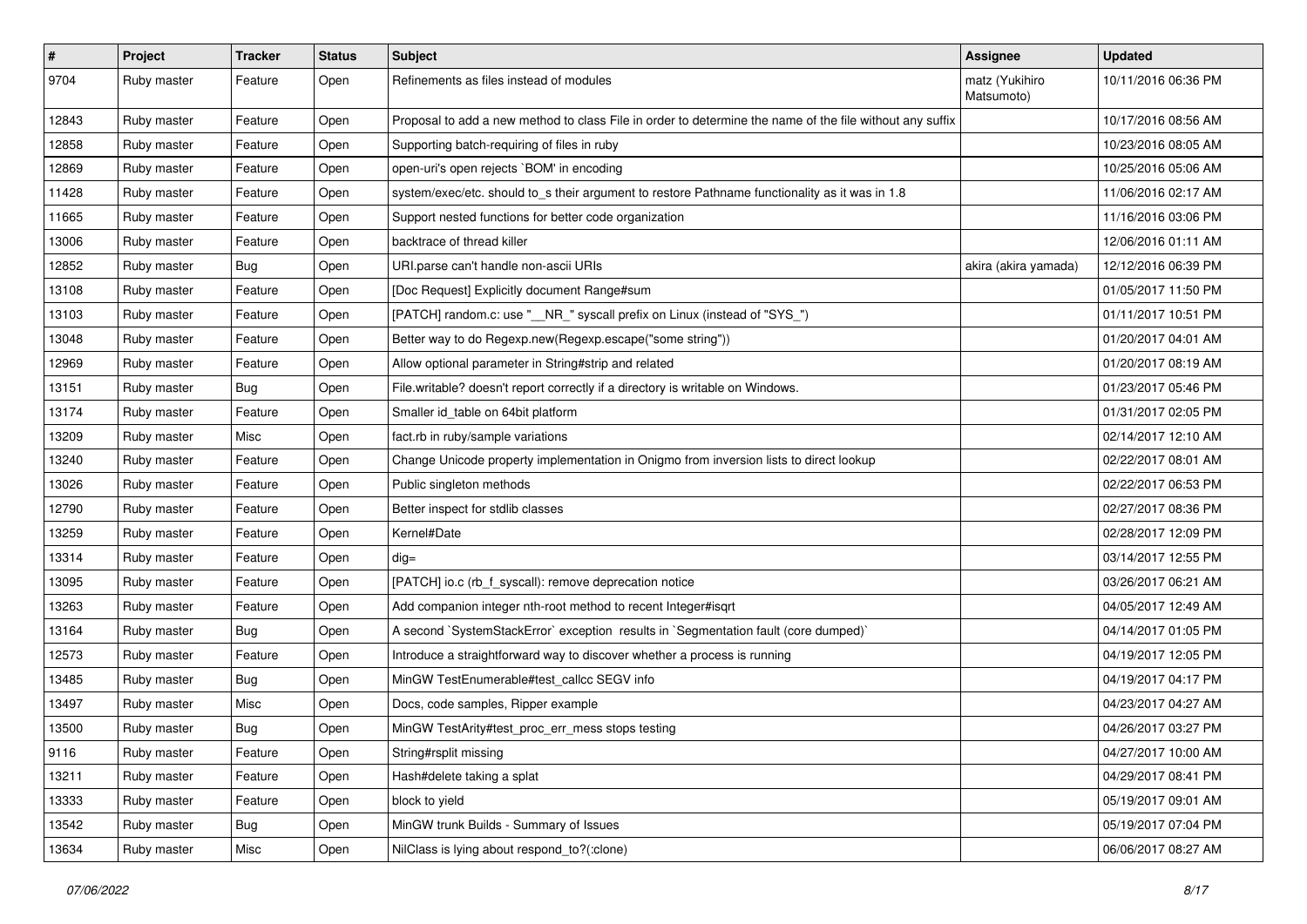| #     | Project     | <b>Tracker</b> | <b>Status</b> | Subject                                                                                                                                               | <b>Assignee</b>            | <b>Updated</b>      |
|-------|-------------|----------------|---------------|-------------------------------------------------------------------------------------------------------------------------------------------------------|----------------------------|---------------------|
| 13644 | Ruby master | <b>Bug</b>     | Open          | Windows - Setting Time.now                                                                                                                            |                            | 06/11/2017 03:43 AM |
| 13378 | Ruby master | Feature        | Open          | Eliminate 4 of 8 syscalls when requiring file by absolute path                                                                                        | nobu (Nobuyoshi<br>Nakada) | 06/16/2017 07:57 AM |
| 13385 | Ruby master | Feature        | Open          | [PATCH] Make Resolv::DNS::Name validation similar to host and dig commands                                                                            | akr (Akira Tanaka)         | 06/16/2017 08:04 AM |
| 13668 | Ruby master | Feature        | Open          | Show / log test-all skips in CI here or at http://rubyci.org/ ?                                                                                       |                            | 06/20/2017 03:30 AM |
| 12968 | Ruby master | Feature        | Open          | Allow default value via block for Integer(), Float() and Rational()                                                                                   |                            | 06/28/2017 05:53 PM |
| 13681 | Ruby master | Feature        | Open          | Ruby digest init fails in FIPS mode when built against OpenSSL ~> 1.0.1                                                                               |                            | 07/04/2017 05:17 PM |
| 13434 | Ruby master | Feature        | Open          | better method definition in C API                                                                                                                     |                            | 07/13/2017 07:41 AM |
| 13512 | Ruby master | Feature        | Open          | <b>System Threads</b>                                                                                                                                 | ko1 (Koichi Sasada)        | 07/14/2017 07:08 AM |
| 13765 | Ruby master | Feature        | Open          | Add Proc#bind                                                                                                                                         |                            | 07/26/2017 01:31 PM |
| 13787 | Ruby master | Misc           | Open          | The path to Ruby 3.x - would it be useful to have a separate thread here at the tracker, for discussions<br>and issues and ideas related to ruby 3.x? |                            | 08/08/2017 08:29 AM |
| 13804 | Ruby master | Misc           | Open          | Protected methods cannot be overridden                                                                                                                |                            | 08/10/2017 09:41 PM |
| 13805 | Ruby master | Feature        | Open          | Make refinement scoping to be like that of constants                                                                                                  |                            | 08/13/2017 10:52 PM |
| 13639 | Ruby master | Feature        | Open          | Add "RTMIN" and "RTMAX" to Signal.list                                                                                                                |                            | 08/31/2017 09:06 AM |
| 13072 | Ruby master | Misc           | Open          | Current state of date standard library                                                                                                                |                            | 09/02/2017 05:38 PM |
| 13881 | Ruby master | Feature        | Open          | Use getcontext/setcontext on OS X                                                                                                                     |                            | 09/08/2017 09:13 AM |
| 13245 | Ruby master | Feature        | Open          | [PATCH] reject inter-thread TLS modification                                                                                                          |                            | 09/12/2017 12:54 PM |
| 13924 | Ruby master | Feature        | Open          | Add headings/hints to RubyVM::InstructionSequence#disasm                                                                                              |                            | 09/20/2017 01:40 PM |
| 13934 | Ruby master | Feature        | Open          | [Feature request] Being able to set a default encoding other than Unicode on a "per-project" basis                                                    |                            | 09/25/2017 05:18 AM |
| 13922 | Ruby master | Feature        | Open          | Consider showing warning messages about same-named aliases - either directly or perhaps via the<br>"did you mean gem"                                 |                            | 09/25/2017 12:21 PM |
| 13927 | Ruby master | Feature        | Open          | Integrate module_function as a core language type                                                                                                     |                            | 09/25/2017 10:30 PM |
| 13395 | Ruby master | Feature        | Open          | Add a method to check for not nil                                                                                                                     |                            | 09/30/2017 12:53 PM |
| 12648 | Ruby master | Feature        | Open          | `Enumerable#sort_by` with descending option                                                                                                           |                            | 10/05/2017 10:24 AM |
| 13936 | Ruby master | Feature        | Open          | Make regular expressions debugable                                                                                                                    |                            | 10/07/2017 01:25 AM |
| 14025 | Ruby master | Feature        | Open          | #initialize with ivars                                                                                                                                |                            | 10/19/2017 06:50 AM |
| 13869 | Ruby master | Feature        | Open          | Filter non directories from Dir.glob                                                                                                                  |                            | 10/20/2017 01:58 AM |
| 14037 | Ruby master | Misc           | Open          | Writing doxygen document comments to static functions                                                                                                 |                            | 10/21/2017 07:48 AM |
| 14040 | Ruby master | Feature        | Open          | deprecate HTTP.version 1 2                                                                                                                            |                            | 10/22/2017 09:32 AM |
| 13933 | Ruby master | Feature        | Open          | Add Range#empty?                                                                                                                                      |                            | 10/25/2017 09:19 AM |
| 14049 | Ruby master | Bug            | Open          | SEGV svn 60401 require_relative                                                                                                                       |                            | 10/26/2017 05:25 PM |
| 10183 | Ruby master | Feature        | Open          | An alternative name for method `class`                                                                                                                |                            | 10/31/2017 11:42 AM |
| 14077 | Ruby master | Feature        | Open          | Add Encoding::FILESYSTEM and Encoding::LOCALE constants                                                                                               |                            | 11/03/2017 09:31 PM |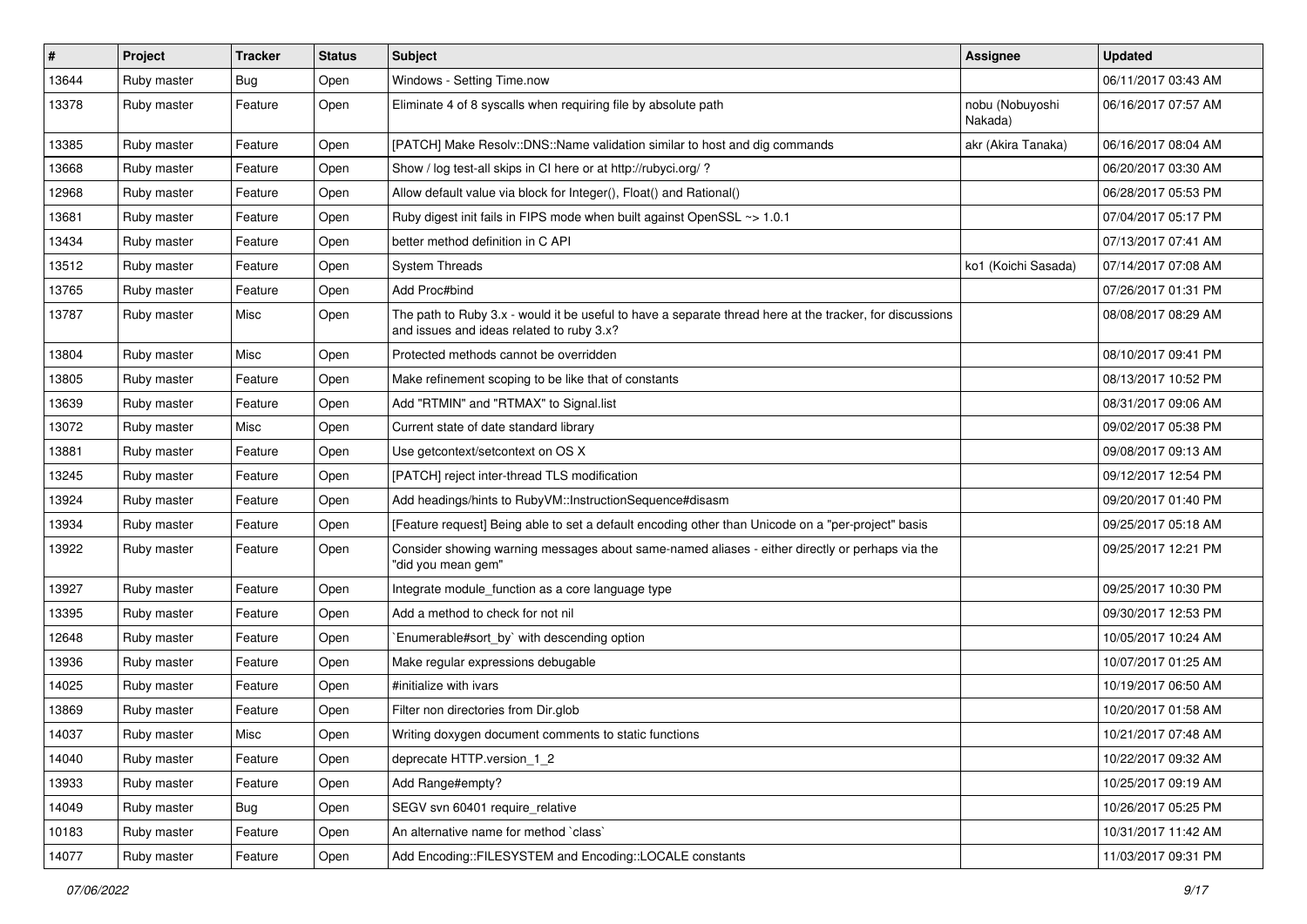| $\vert$ # | Project     | <b>Tracker</b> | <b>Status</b> | <b>Subject</b>                                                                                   | Assignee                          | <b>Updated</b>      |
|-----------|-------------|----------------|---------------|--------------------------------------------------------------------------------------------------|-----------------------------------|---------------------|
| 14064     | Ruby master | <b>Bug</b>     | Open          | test-all with and without -j - incorrect assertions and missing test methods                     |                                   | 11/03/2017 10:54 PM |
| 14083     | Ruby master | Bug            | Open          | Refinement in block calling incorrect method                                                     |                                   | 11/05/2017 07:36 PM |
| 14084     | Ruby master | Feature        | Open          | Introduce Enumerator#next?                                                                       |                                   | 11/06/2017 03:28 PM |
| 14079     | Ruby master | Feature        | Open          | Validate argument list without calling method                                                    |                                   | 11/07/2017 03:20 AM |
| 14092     | Ruby master | Feature        | Open          | Add extension key argument to Tempfile                                                           |                                   | 11/08/2017 06:47 PM |
| 13571     | Ruby master | <b>Bug</b>     | Open          | Script arguments, encoding, windows / MinGW                                                      |                                   | 11/12/2017 10:53 PM |
| 12700     | Ruby master | Feature        | Open          | regexg heredoc support                                                                           |                                   | 11/24/2017 12:53 AM |
| 14128     | Ruby master | Feature        | Open          | Introduce Hash#delete default value                                                              | matz (Yukihiro<br>Matsumoto)      | 11/25/2017 04:41 PM |
| 13763     | Ruby master | Feature        | Open          | Trigger "unused variable warning" for unused variables in parameter lists                        |                                   | 11/28/2017 04:49 AM |
| 13696     | Ruby master | Feature        | Open          | Add exchange and noreplace options to File.rename                                                | Glass_saga (Masaki<br>Matsushita) | 12/01/2017 04:34 PM |
| 13124     | Ruby master | Feature        | Open          | Should #puts convert to external encoding?                                                       |                                   | 12/01/2017 06:45 PM |
| 14149     | Ruby master | Misc           | Open          | Ruby Birthday Thread - 25th years anniversary                                                    |                                   | 12/02/2017 01:40 AM |
| 14129     | Ruby master | Feature        | Open          | Feature Request: sockets - add support for recvmmsg                                              |                                   | 12/12/2017 08:35 AM |
| 14052     | Ruby master | Feature        | Open          | Introduce SecureRandom.with chars                                                                |                                   | 12/12/2017 08:59 AM |
| 14190     | Ruby master | Misc           | Open          | What are the semantics of \$SAFE?                                                                |                                   | 12/15/2017 10:28 PM |
| 9992      | Ruby master | Feature        | Open          | Access Modifiers (Internal Interfaces)                                                           |                                   | 12/18/2017 03:04 PM |
| 6641      | Ruby master | Feature        | Open          | Hash.auto constructor                                                                            | matz (Yukihiro<br>Matsumoto)      | 12/25/2017 06:15 PM |
| 6687      | Ruby master | Feature        | Open          | Enumerable#with                                                                                  |                                   | 12/25/2017 06:15 PM |
| 6758      | Ruby master | Feature        | Open          | Object#sequence                                                                                  |                                   | 12/25/2017 06:15 PM |
| 6817      | Ruby master | Feature        | Open          | Partial application                                                                              | matz (Yukihiro<br>Matsumoto)      | 12/25/2017 06:15 PM |
| 7060      | Ruby master | Feature        | Open          | Broaden support for chmod                                                                        |                                   | 12/25/2017 06:15 PM |
| 7082      | Ruby master | Feature        | Open          | Process.kill 0 in windows can return spurious success                                            |                                   | 12/25/2017 06:15 PM |
| 7106      | Ruby master | Feature        | Open          | FileUtils.touch should allow touching the symlink itself rather than the file the link points to |                                   | 12/25/2017 06:15 PM |
| 7149      | Ruby master | Feature        | Open          | Constant magic for everyone.                                                                     | matz (Yukihiro<br>Matsumoto)      | 12/25/2017 06:15 PM |
| 7250      | Ruby master | Feature        | Open          | A mechanism to include at once both instance-level and class-level methods from a module         |                                   | 12/25/2017 06:15 PM |
| 7340      | Ruby master | Feature        | Open          | 'each with' or 'into' alias for 'each with object'                                               |                                   | 12/25/2017 06:15 PM |
| 7341      | Ruby master | Feature        | Open          | Enumerable#associate                                                                             |                                   | 12/25/2017 06:15 PM |
| 7377      | Ruby master | Feature        | Open          | #indetical? as an alias for #equal?                                                              | matz (Yukihiro<br>Matsumoto)      | 12/25/2017 06:15 PM |
| 7384      | Ruby master | Feature        | Open          | Rename #each with object to #each with                                                           |                                   | 12/25/2017 06:15 PM |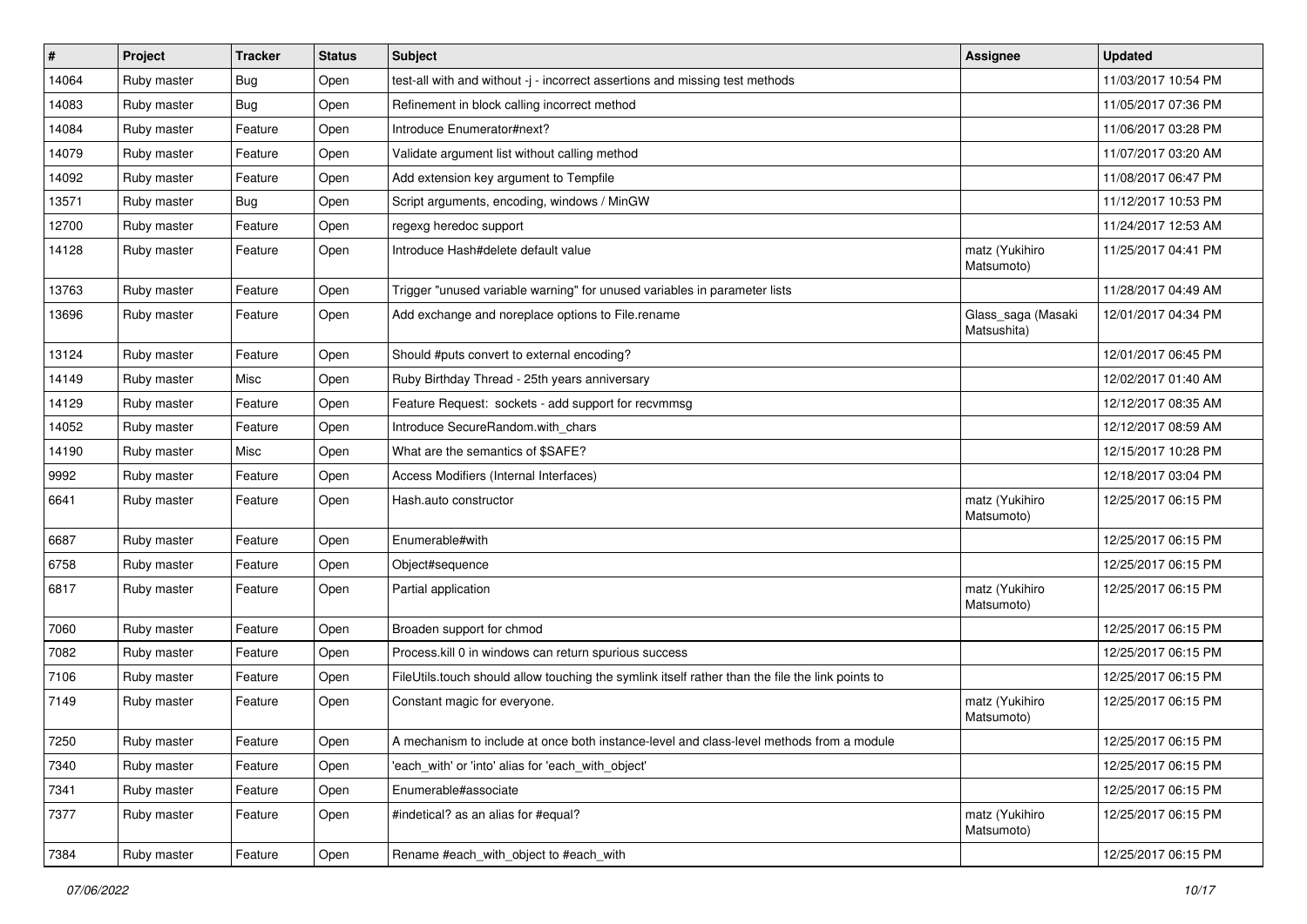| #     | Project     | <b>Tracker</b> | <b>Status</b> | <b>Subject</b>                                                                    | <b>Assignee</b>                       | <b>Updated</b>      |
|-------|-------------|----------------|---------------|-----------------------------------------------------------------------------------|---------------------------------------|---------------------|
| 7444  | Ruby master | Feature        | Open          | Array#product_set                                                                 | matz (Yukihiro<br>Matsumoto)          | 12/25/2017 06:15 PM |
| 7548  | Ruby master | Feature        | Open          | Load and Require Callbacks                                                        | matz (Yukihiro<br>Matsumoto)          | 12/25/2017 06:15 PM |
| 7604  | Ruby master | Feature        | Open          | Make === comparison operator ability to delegate comparison to an argument        | matz (Yukihiro<br>Matsumoto)          | 12/25/2017 06:15 PM |
| 7611  | Ruby master | Feature        | Open          | Focal method for all loads/requires                                               | matz (Yukihiro<br>Matsumoto)          | 12/25/2017 06:15 PM |
| 7614  | Ruby master | Feature        | Open          | alias_accessor                                                                    | matz (Yukihiro<br>Matsumoto)          | 12/25/2017 06:15 PM |
| 7654  | Ruby master | Feature        | Open          | Add optional code block to IO::readlines                                          | matz (Yukihiro<br>Matsumoto)          | 12/25/2017 06:15 PM |
| 7657  | Ruby master | Feature        | Open          | Array#& doesn't accept Enumerables                                                | matz (Yukihiro<br>Matsumoto)          | 12/25/2017 06:15 PM |
| 7704  | Ruby master | Feature        | Open          | Add a list of enabled (experimental) language features.                           | matz (Yukihiro<br>Matsumoto)          | 12/25/2017 06:15 PM |
| 7708  | Ruby master | Feature        | Open          | support for patches list                                                          |                                       | 12/25/2017 06:15 PM |
| 7742  | Ruby master | <b>Bug</b>     | Open          | System encoding (Windows-1258) is not recognized by Ruby to convert back to UTF-8 | duerst (Martin Dürst)                 | 12/25/2017 06:15 PM |
| 7745  | Ruby master | Feature        | Open          | lib/observer.rb: Observers are compared by identity                               | nobu (Nobuyoshi<br>Nakada)            | 12/25/2017 06:15 PM |
| 7788  | Ruby master | Feature        | Open          | YAML Tag Schema Support                                                           | tenderlovemaking<br>(Aaron Patterson) | 12/25/2017 06:15 PM |
| 7795  | Ruby master | Feature        | Open          | Symbol.defined? and/or to_existing_symbol                                         | matz (Yukihiro<br>Matsumoto)          | 12/25/2017 06:15 PM |
| 7848  | Ruby master | Feature        | Open          | Restore default state for core ruby objects                                       | matz (Yukihiro<br>Matsumoto)          | 12/25/2017 06:15 PM |
| 7876  | Ruby master | Feature        | Open          | Add method for accessing Class from within Singleton Class                        | matz (Yukihiro<br>Matsumoto)          | 12/25/2017 06:15 PM |
| 7883  | Ruby master | Feature        | Open          | Add Regex#to_proc                                                                 | matz (Yukihiro<br>Matsumoto)          | 12/25/2017 06:15 PM |
| 7892  | Ruby master | <b>Bug</b>     | Open          | MIME encoding bug of NKF.nkf                                                      | naruse (Yui NARUSE)                   | 12/25/2017 06:15 PM |
| 7914  | Ruby master | Feature        | Open          | Case for local class methods                                                      | matz (Yukihiro<br>Matsumoto)          | 12/25/2017 06:15 PM |
| 8046  | Ruby master | Feature        | Open          | allow Object#extend to take a block                                               |                                       | 12/25/2017 06:15 PM |
| 8061  | Ruby master | Feature        | Open          | 000000000000000                                                                   | matz (Yukihiro<br>Matsumoto)          | 12/25/2017 06:15 PM |
| 8772  | Ruby master | Feature        | Open          | Hash alias #  merge, and the case for Hash and Array polymorphism                 |                                       | 12/25/2017 06:15 PM |
| 14177 | Ruby master | Feature        | Open          | PATCH: File::Stat#dev on Windows                                                  |                                       | 12/25/2017 06:15 PM |
| 14153 | Ruby master | Feature        | Open          | [PATCH] resurrection of # -*- warn_past_scope: true -*-                           |                                       | 12/26/2017 08:53 AM |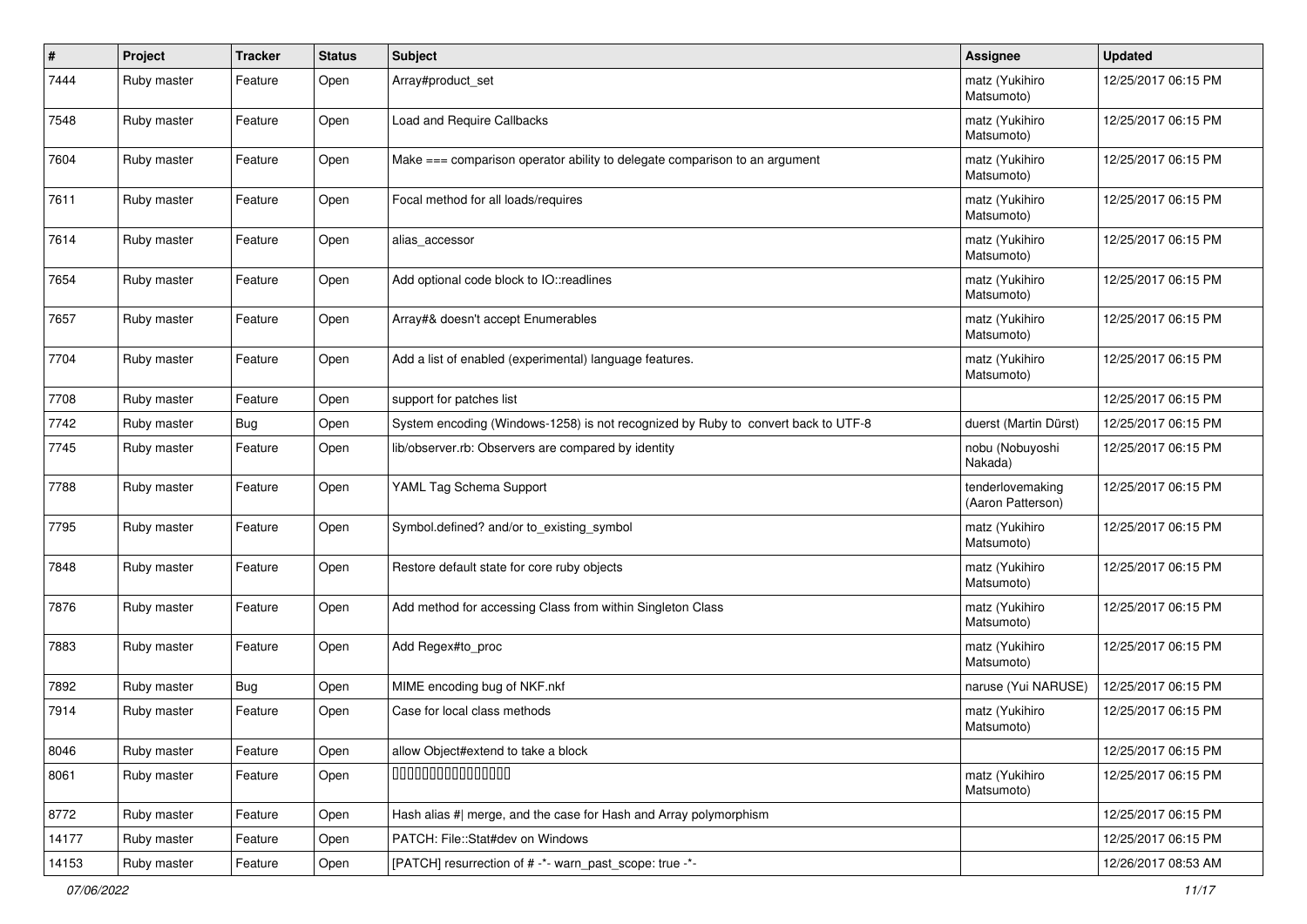| $\vert$ # | Project     | <b>Tracker</b> | <b>Status</b> | <b>Subject</b>                                                                                    | <b>Assignee</b>                        | <b>Updated</b>      |
|-----------|-------------|----------------|---------------|---------------------------------------------------------------------------------------------------|----------------------------------------|---------------------|
| 13890     | Ruby master | Feature        | Open          | Allow a regexp as an argument to 'count', to count more interesting things than single characters |                                        | 12/30/2017 04:37 AM |
| 9145      | Ruby master | Feature        | Open          | Queue#pop(true) return nil if empty instead of raising ThreadError                                |                                        | 01/01/2018 07:41 PM |
| 14276     | Ruby master | Feature        | Open          | Ruby core debugger API                                                                            |                                        | 01/05/2018 07:54 PM |
| 8987      | Ruby master | Feature        | Open          | map/collect extension which handles arguments                                                     |                                        | 01/05/2018 09:00 PM |
| 9043      | Ruby master | Feature        | Open          | Add String#f method as shortcut for #freeze                                                       | matz (Yukihiro<br>Matsumoto)           | 01/05/2018 09:00 PM |
| 9185      | Ruby master | Feature        | Open          | Add alias_class_method or class_alias functionality                                               |                                        | 01/05/2018 09:00 PM |
| 9253      | Ruby master | Feature        | Open          | Regexp named match and case statement                                                             |                                        | 01/05/2018 09:00 PM |
| 9347      | Ruby master | Feature        | Open          | Accept non callable argument to detect                                                            | marcandre<br>(Marc-Andre<br>Lafortune) | 01/05/2018 09:00 PM |
| 9507      | Ruby master | <b>Bug</b>     | Open          | Ruby 2.1.0 is broken on ARMv5: tried to create Proc object without a block                        | charliesome (Charlie<br>Somerville)    | 01/05/2018 09:00 PM |
| 9590      | Ruby master | Feature        | Open          | introduce st foreach update and st foreach update check for performance.                          | tarui (Masaya Tarui)                   | 01/05/2018 09:00 PM |
| 9614      | Ruby master | Feature        | Open          | ordering of non-Hash items which use st_ internally                                               | matz (Yukihiro<br>Matsumoto)           | 01/05/2018 09:00 PM |
| 9779      | Ruby master | Feature        | Open          | Add Module#descendents                                                                            |                                        | 01/05/2018 09:00 PM |
| 10225     | Ruby master | Feature        | Open          | [PATCH] *math.c: New method Math.normcdf                                                          |                                        | 01/05/2018 09:01 PM |
| 10237     | Ruby master | Feature        | Open          | Transform all elements of one Encoding into another Encoding for Array and Hash                   |                                        | 01/05/2018 09:01 PM |
| 10328     | Ruby master | Feature        | Open          | [PATCH] make OPT_SUPPORT_JOKE a proper VM option                                                  | normalperson (Eric<br>Wong)            | 01/05/2018 09:01 PM |
| 10378     | Ruby master | Feature        | Open          | [PATCH 0/3] It's better $(1 + 0i)$ real? return true                                              |                                        | 01/05/2018 09:01 PM |
| 10423     | Ruby master | Feature        | Open          | [PATCH] opt_str_lit*: avoid literal string allocations                                            | ko1 (Koichi Sasada)                    | 01/05/2018 09:01 PM |
| 10498     | Ruby master | Feature        | Open          | Make `loop` yield a counter                                                                       | matz (Yukihiro<br>Matsumoto)           | 01/05/2018 09:01 PM |
| 10503     | Ruby master | Feature        | Open          | introduce InvalidPercentEncoding error for failed URI parsing                                     |                                        | 01/05/2018 09:01 PM |
| 14348     | Ruby master | Feature        | Open          | win32ole: enable using coclass-es with multiple IDispatch implementations                         |                                        | 01/10/2018 11:35 AM |
| 13968     | Ruby master | Misc           | Open          | [Ruby 3.x perhaps] - A (minimal?) static variant of ruby                                          |                                        | 01/14/2018 03:24 PM |
| 14393     | Ruby master | Feature        | Open          | Support sending file descriptors (on local machine) via DRb UNIX                                  |                                        | 01/24/2018 08:58 PM |
| 14401     | Ruby master | Feature        | Open          | Integer#digits000000000000000                                                                     |                                        | 01/25/2018 01:13 PM |
| 13697     | Ruby master | Feature        | Open          | [PATCH]: futex based thread primitives                                                            | kosaki (Motohiro<br>KOSAKI)            | 01/28/2018 11:41 PM |
| 14404     | Ruby master | Feature        | Open          | Adding writev support to IO#write_nonblock                                                        |                                        | 01/29/2018 12:29 AM |
| 11388     | Ruby master | Feature        | Open          | SMTP Service Extension for Delivery Status Notifications                                          |                                        | 02/06/2018 11:37 AM |
| 14411     | Ruby master | Feature        | Open          | URI#secure?                                                                                       |                                        | 02/11/2018 03:44 PM |
| 12589     | Ruby master | Feature        | Open          | VM performance improvement proposal                                                               |                                        | 02/20/2018 05:00 AM |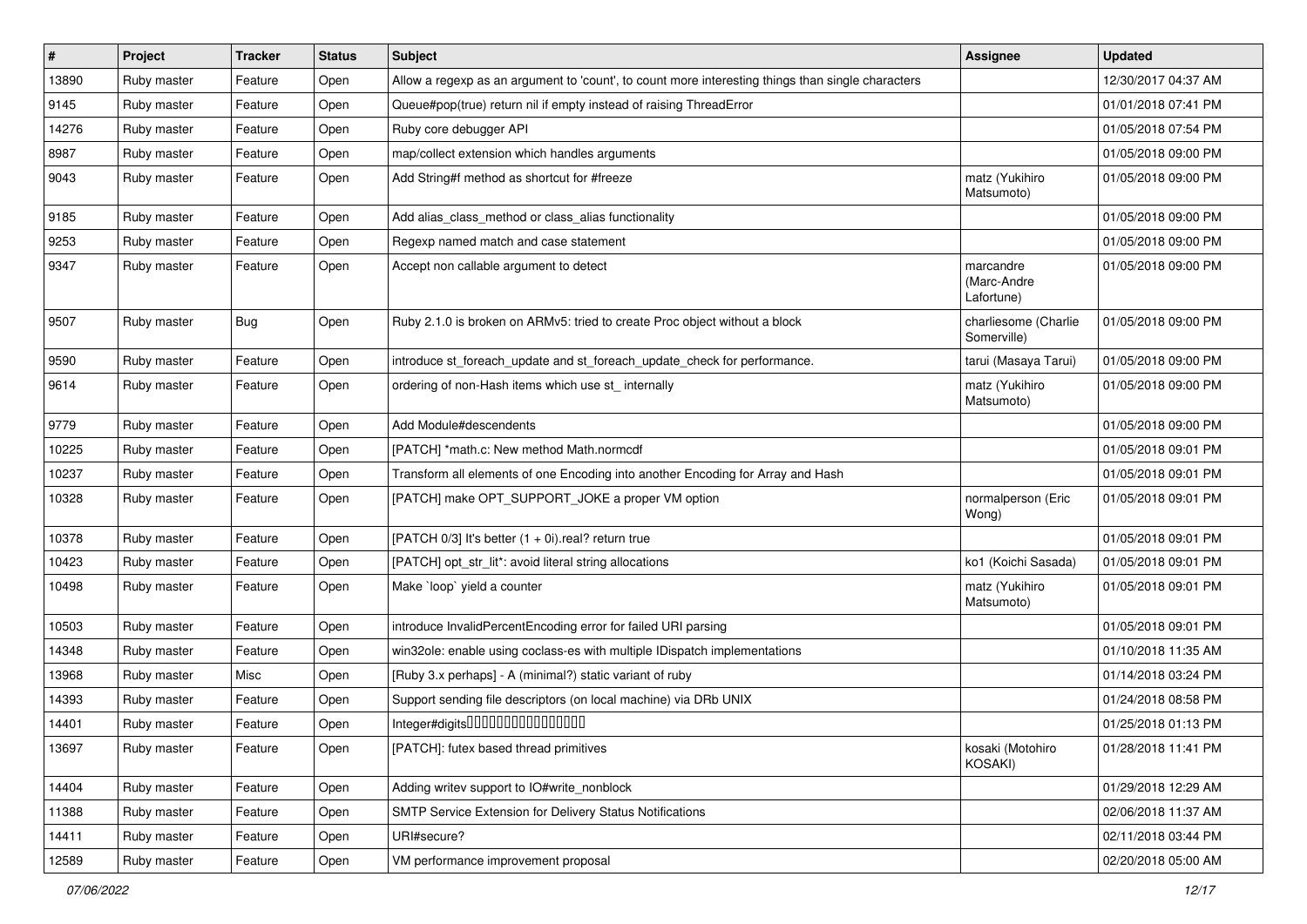| $\vert$ # | Project     | Tracker          | <b>Status</b> | <b>Subject</b>                                                                                                                                                                             | Assignee                     | <b>Updated</b>      |
|-----------|-------------|------------------|---------------|--------------------------------------------------------------------------------------------------------------------------------------------------------------------------------------------|------------------------------|---------------------|
| 13860     | Ruby master | Feature          | Open          | A proposal for a new, simpler class-method addition to Time - for the time being calling it Time.date()<br>but another name is fine; and the ability to omit '%' tokens as arguments to it |                              | 02/21/2018 12:57 PM |
| 14550     | Ruby master | Feature          | Open          | Support keyword arguments with Date#step                                                                                                                                                   |                              | 02/26/2018 03:58 AM |
| 14555     | Ruby master | Feature          | Open          | OpenStruct performance doesn't have to be slow                                                                                                                                             |                              | 02/27/2018 12:59 AM |
| 14574     | Ruby master | Feature          | Open          | percent literals and binary encoding strings                                                                                                                                               |                              | 03/04/2018 07:38 AM |
| 14422     | Ruby master | <b>Bug</b>       | Open          | Ruby configuration options should not be reused for gem builds                                                                                                                             |                              | 03/05/2018 03:32 PM |
| 14564     | Ruby master | Feature          | Open          | dig` opposite method                                                                                                                                                                       |                              | 03/07/2018 11:24 PM |
| 14580     | Ruby master | Feature          | Open          | Hash#store accepts a block                                                                                                                                                                 |                              | 03/08/2018 11:59 AM |
| 14593     | Ruby master | Feature          | Open          | Add `Enumerator#concat`                                                                                                                                                                    |                              | 03/08/2018 09:15 PM |
| 14585     | Ruby master | Feature          | Open          | Array#each_pair                                                                                                                                                                            |                              | 03/11/2018 11:38 PM |
| 9049      | Ruby master | Feature          | Open          | Shorthands (a.b, *) for inclusive indexing                                                                                                                                                 |                              | 03/15/2018 12:26 AM |
| 4173      | Ruby master | <b>Bug</b>       | Open          | TestProcess#test_wait_and_sigchild 00000000                                                                                                                                                |                              | 03/15/2018 08:29 AM |
| 14606     | Ruby master | Feature          | Open          | Change begin-else-end without rescue from warning to syntax error                                                                                                                          |                              | 03/16/2018 01:22 AM |
| 14615     | Ruby master | Feature          | Open          | Consider introducing shortcut to check Net::HTTP response type                                                                                                                             |                              | 03/19/2018 05:43 AM |
| 14618     | Ruby master | Feature          | Open          | Add display width method to String for CLI                                                                                                                                                 |                              | 03/21/2018 04:00 AM |
| 14636     | Ruby master | Feature          | Open          | Hash` has a method for accessing the shortest path towards a certain key                                                                                                                   |                              | 03/28/2018 09:42 AM |
| 14625     | Ruby master | Feature          | Open          | yield_self accepts an argument, calling to_proc                                                                                                                                            |                              | 03/30/2018 06:52 AM |
| 14669     | Ruby master | Feature          | Open          | Regexp does not expose the amount of capture groups.                                                                                                                                       |                              | 04/08/2018 11:11 AM |
| 14673     | Ruby master | Misc             | Open          | Documentation for `Array#drop` / `drop while` unclear in regard to modification                                                                                                            |                              | 04/10/2018 09:51 AM |
| 14685     | Ruby master | Feature          | Open          | IRB doesn't print exception cause                                                                                                                                                          |                              | 04/13/2018 03:20 PM |
| 14672     | Ruby master | Feature          | Open          | Introduce a Date.safe parse method                                                                                                                                                         |                              | 04/18/2018 10:11 AM |
| 14624     | Ruby master | Feature          | Open          | #{nil} allocates a fresh empty string each time                                                                                                                                            |                              | 04/21/2018 11:12 AM |
| 14681     | Ruby master | <b>Bug</b>       | Open          | 'syswrite': stream closed in another thread (IOError)                                                                                                                                      |                              | 04/22/2018 12:12 AM |
| 14692     | Ruby master | Misc             | Open          | Question: Ruby stdlib's Option Parser                                                                                                                                                      | nobu (Nobuyoshi<br>Nakada)   | 04/22/2018 05:53 AM |
| 14710     | Ruby master | Feature          | Open          | I'd like to know from C API that "It has only one reference to Ruby object" to determine whether it is a<br>temporary object.                                                              |                              | 04/24/2018 11:28 PM |
| 14735     | Ruby master | Misc             | Open          | thread-safe operations in a hash could be documented                                                                                                                                       |                              | 05/04/2018 01:09 PM |
| 14761     | Ruby master | <sub>i</sub> Bug | Open          | TestThread#test_join_limits hangs up on Solaris 10 with gcc                                                                                                                                |                              | 05/16/2018 05:23 AM |
| 14760     | Ruby master | Misc             | Open          | cross-thread IO#close semantics                                                                                                                                                            | matz (Yukihiro<br>Matsumoto) | 05/17/2018 08:21 AM |
| 14768     | Ruby master | Misc             | Open          | Add documentation for    and &&                                                                                                                                                            |                              | 05/17/2018 09:45 AM |
| 14770     | Ruby master | Misc             | Open          | [META] DevelopersMeeting                                                                                                                                                                   |                              | 05/17/2018 12:28 PM |
| 14771     | Ruby master | Feature          | Open          | Add method to create DNS resource from data string                                                                                                                                         |                              | 05/17/2018 10:43 PM |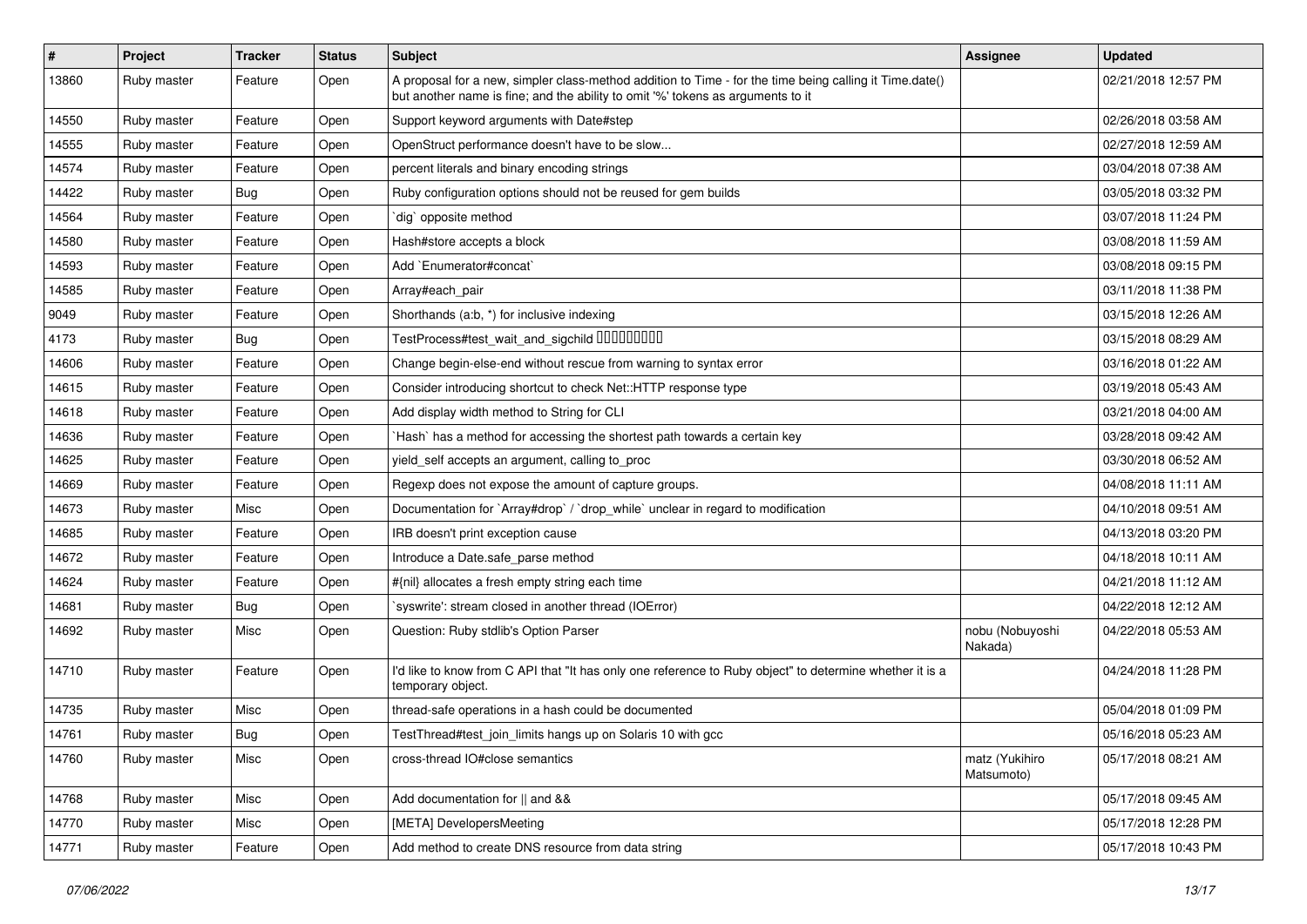| $\vert$ # | Project     | <b>Tracker</b> | <b>Status</b> | <b>Subject</b>                                                                                                    | Assignee                     | <b>Updated</b>      |
|-----------|-------------|----------------|---------------|-------------------------------------------------------------------------------------------------------------------|------------------------------|---------------------|
| 14723     | Ruby master | Feature        | Open          | [WIP] sleepy GC                                                                                                   |                              | 05/18/2018 09:13 AM |
| 14758     | Ruby master | Feature        | Open          | Add a first-class support for isolated bounded packages / modules / contexts                                      |                              | 05/18/2018 09:13 AM |
| 14724     | Ruby master | Feature        | Open          | chains of inequalities                                                                                            | matz (Yukihiro<br>Matsumoto) | 05/19/2018 01:06 AM |
| 14777     | Ruby master | Feature        | Open          | Add Range#offset?                                                                                                 |                              | 05/19/2018 03:50 PM |
| 14249     | Ruby master | Feature        | Open          | Remove str[match_str]                                                                                             |                              | 05/19/2018 06:13 PM |
| 14783     | Ruby master | Feature        | Open          | String#chars_at / String#bytes_at                                                                                 |                              | 05/24/2018 01:18 PM |
| 14785     | Ruby master | Feature        | Open          | Parse guard statements like regular conditionals                                                                  |                              | 05/25/2018 05:46 AM |
| 14546     | Ruby master | Feature        | Open          | Hash#delete!                                                                                                      | matz (Yukihiro<br>Matsumoto) | 05/30/2018 08:24 PM |
| 14217     | Ruby master | Feature        | Open          | Expose RUBY_PATCHLEVEL_STR or similar with patch level info for rc/preview as a constant                          |                              | 06/01/2018 03:00 AM |
| 14801     | Ruby master | Feature        | Open          | New method 'show_stack' to show Ruby stack(s) when program is running                                             |                              | 06/01/2018 09:45 AM |
| 14825     | Ruby master | Misc           | Open          | When redefining 'attr_xx' methods the visibility becomes 'public'                                                 |                              | 06/05/2018 05:57 AM |
| 14811     | Ruby master | Feature        | Open          | Dynamically extend Ruby VM stack                                                                                  |                              | 06/05/2018 07:59 AM |
| 14826     | Ruby master | <b>Bug</b>     | Open          | make: *** [.ext/include/sparc-solaris2.10/rb_mjit_min_header-2.6.0.h] Error 1 on Solaris 10 with very<br>old gcc3 |                              | 06/05/2018 02:02 PM |
| 14819     | Ruby master | Feature        | Open          | Efficient cstring to RVALUE typecasting for c extension gems                                                      |                              | 06/06/2018 09:13 PM |
| 14833     | Ruby master | Feature        | Open          | Add RubyVM::AST::Node#pretty_print                                                                                |                              | 06/07/2018 02:56 PM |
| 14838     | Ruby master | <b>Bug</b>     | Open          | RegexpError with double "s" in look-behind assertion in case-insensitive unicode regexp                           |                              | 06/09/2018 04:04 PM |
| 13733     | Ruby master | Feature        | Open          | Dump the delegator instead of the delegated object                                                                |                              | 06/29/2018 05:09 PM |
| 13626     | Ruby master | Feature        | Open          | Add String#byteslice!                                                                                             |                              | 07/03/2018 11:07 PM |
| 14896     | Ruby master | Feature        | Open          | Expose Net::HTTPResponse socket for integration with libraries expecting an IO                                    |                              | 07/04/2018 10:05 PM |
| 13620     | Ruby master | Feature        | Open          | Simplifying MRI's build system: always make install                                                               |                              | 07/08/2018 09:41 AM |
| 14904     | Ruby master | Feature        | Open          | Make it possible to run instance_eval with zero-arguments lambda                                                  |                              | 07/11/2018 05:03 AM |
| 14906     | Ruby master | Bug            | Open          | MinGW failure - TestIO#test_copy_stream_no_busy_wait                                                              |                              | 07/12/2018 03:52 AM |
| 14328     | Ruby master | Feature        | Open          | SIMD vectorization                                                                                                |                              | 07/16/2018 05:12 PM |
| 14919     | Ruby master | Feature        | Open          | Add String#byteinsert                                                                                             |                              | 07/18/2018 01:29 PM |
| 14925     | Ruby master | Feature        | Open          | Kernel#assert(expression)                                                                                         |                              | 07/20/2018 02:39 PM |
| 14859     | Ruby master | Feature        | Open          | [PATCH] implement Timeout in VM                                                                                   | ko1 (Koichi Sasada)          | 07/22/2018 07:42 AM |
| 14931     | Ruby master | Feature        | Open          | [DOC] exception keyword argument is not documented in some methods                                                |                              | 07/22/2018 08:53 AM |
| 14932     | Ruby master | Feature        | Open          | Dynamically adjust method cache size at runtime                                                                   |                              | 07/22/2018 10:45 PM |
| 12306     | Ruby master | Feature        | Open          | Implement String #blank? #present? and improve #strip and family to handle unicode                                | matz (Yukihiro<br>Matsumoto) | 07/22/2018 10:55 PM |
| 14951     | Ruby master | Feature        | Open          | New operator to evaluate truthy/falsy/logical equivalence                                                         |                              | 08/02/2018 07:16 AM |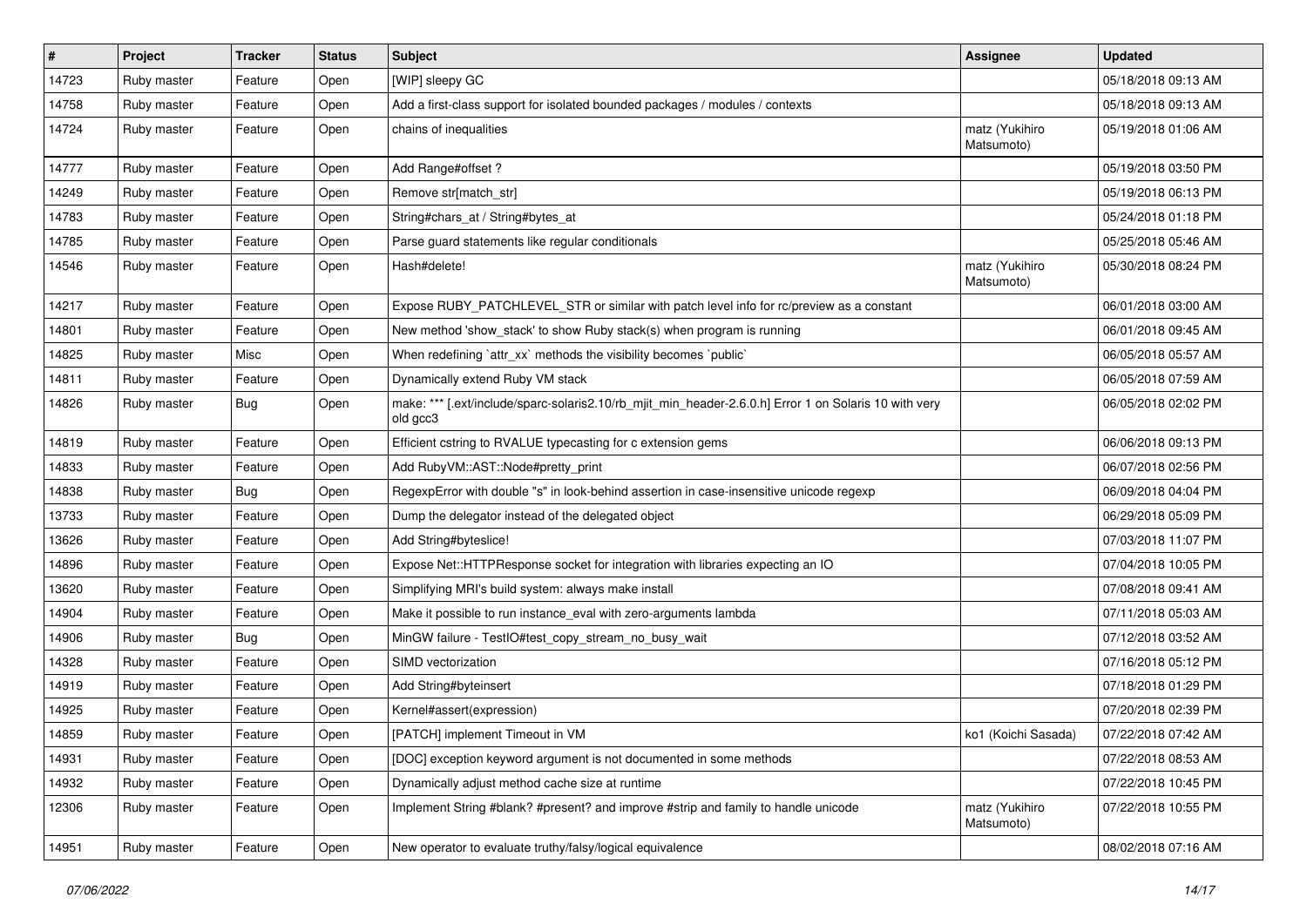| $\vert$ # | Project     | <b>Tracker</b> | <b>Status</b> | <b>Subject</b>                                                                                                                      | <b>Assignee</b>              | <b>Updated</b>      |
|-----------|-------------|----------------|---------------|-------------------------------------------------------------------------------------------------------------------------------------|------------------------------|---------------------|
| 14957     | Ruby master | <b>Bug</b>     | Open          | MinGW, gcc 8.2.0, bootstraptest test_thread.rb - failure ?                                                                          |                              | 08/03/2018 02:46 PM |
| 14938     | Ruby master | Feature        | Open          | Provide API to get same result as ruby -wc                                                                                          |                              | 08/06/2018 06:27 PM |
| 14033     | Ruby master | Feature        | Open          | Add String#append                                                                                                                   |                              | 08/08/2018 03:01 AM |
| 10783     | Ruby master | Misc           | Open          | String#concat has an "appending" behavior                                                                                           |                              | 08/08/2018 03:08 AM |
| 14869     | Ruby master | Feature        | Open          | Proposal to add Hash#===                                                                                                            |                              | 08/09/2018 04:03 AM |
| 14916     | Ruby master | Feature        | Open          | Proposal to add Array#===                                                                                                           |                              | 08/09/2018 04:06 AM |
| 14955     | Ruby master | Feature        | Open          | [PATCH] gc.c: use MADV_FREE to release most of the heap page body                                                                   |                              | 08/14/2018 03:04 AM |
| 15006     | Ruby master | Feature        | Open          | [PATCH] io.c: use copy_file_range with every types of files                                                                         |                              | 08/21/2018 07:52 PM |
| 15017     | Ruby master | Feature        | Open          | Provide extended information about Signal                                                                                           |                              | 08/22/2018 05:42 AM |
| 15024     | Ruby master | Feature        | Open          | Support block in Array#join                                                                                                         |                              | 08/25/2018 05:05 AM |
| 15031     | Ruby master | Feature        | Open          | T_RANGE for testing whether object is a Range                                                                                       |                              | 08/27/2018 11:45 AM |
| 14971     | Ruby master | <b>Bug</b>     | Open          | error: implicit declaration of function 'rb_vm_call0                                                                                | nobu (Nobuyoshi<br>Nakada)   | 09/06/2018 03:53 AM |
| 15093     | Ruby master | Feature        | Open          | Retrive Array elements with infinite ranges specified by Float:: INFINITY                                                           |                              | 09/09/2018 02:01 PM |
| 15074     | Ruby master | Feature        | Open          | Create 'official' C API documentation on ruby-doc.org                                                                               |                              | 09/12/2018 09:12 PM |
| 14364     | Ruby master | Bug            | Open          | Regexp last match variable in procs                                                                                                 |                              | 09/14/2018 05:28 AM |
| 14927     | Ruby master | Feature        | Open          | Loading multiple files at once                                                                                                      | matz (Yukihiro<br>Matsumoto) | 09/18/2018 12:38 AM |
| 15072     | Ruby master | <b>Bug</b>     | Open          | thread.c:4356:5: error: implicit declaration of function 'ubf_list_atfork'                                                          | normalperson (Eric<br>Wong)  | 09/20/2018 03:32 AM |
| 15136     | Ruby master | Misc           | Open          | Fix -Wparentheses warnings                                                                                                          |                              | 09/20/2018 09:41 AM |
| 15145     | Ruby master | Feature        | Open          | chained mappings proposal                                                                                                           |                              | 09/22/2018 12:06 AM |
| 15149     | Ruby master | Feature        | Open          | extend string format to nil safe                                                                                                    |                              | 09/25/2018 03:22 AM |
| 15217     | Ruby master | Feature        | Open          | Add Resolv.current_resolver                                                                                                         |                              | 10/08/2018 11:18 PM |
| 15222     | Ruby master | Feature        | Open          | Add a way to distinguish between Struct classes with and without keyword initializer                                                |                              | 10/11/2018 01:16 PM |
| 15112     | Ruby master | Feature        | Open          | Introducing the short form of `STDERR.puts expr.inspect`.                                                                           | matz (Yukihiro<br>Matsumoto) | 10/12/2018 02:02 AM |
| 15224     | Ruby master | Misc           | Open          | [DOCs] Minor inconsistency in class Array #initialize_copy -<br>https://ruby-doc.org/core-2.5.1/Array.html#method-i-initialize_copy |                              | 10/13/2018 02:26 PM |
| 15247     | Ruby master | <b>Bug</b>     | Open          | Windows - TEMP folder, non 8.3 & drive, fails & errors in test-all (ruby & rdoc)                                                    |                              | 10/23/2018 05:02 PM |
| 15249     | Ruby master | Misc           | Open          | Documentation for attr_accessor and attr_reader should be corrected                                                                 |                              | 10/23/2018 08:09 PM |
| 15202     | Ruby master | Misc           | Open          | Adding Coverity Scan to CI to see the result casually                                                                               |                              | 10/25/2018 10:50 AM |
| 14136     | Ruby master | Feature        | Open          | Implement #empty? on more classes                                                                                                   |                              | 10/27/2018 07:20 AM |
| 15263     | Ruby master | Bug            | Open          | [PATCH] vm trace.c (postponed job register): only hit main thread                                                                   | ko1 (Koichi Sasada)          | 10/27/2018 11:35 PM |
| 15261     | Ruby master | Feature        | Open          | Expose rl_variable_value as Readline.variable_value                                                                                 |                              | 10/29/2018 12:08 PM |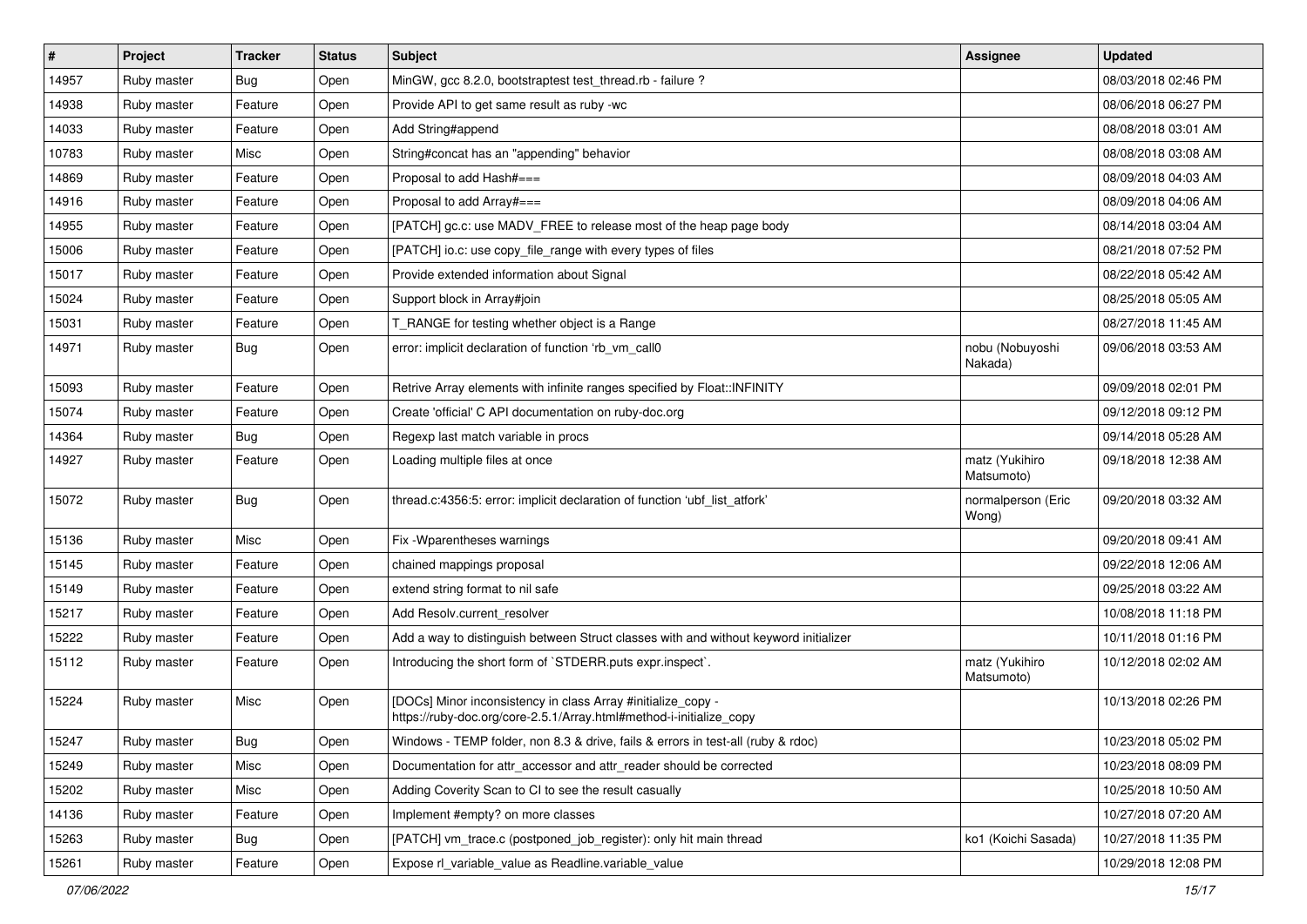| $\vert$ # | Project     | <b>Tracker</b> | <b>Status</b> | <b>Subject</b>                                                                                | Assignee                     | <b>Updated</b>      |
|-----------|-------------|----------------|---------------|-----------------------------------------------------------------------------------------------|------------------------------|---------------------|
| 6946      | Ruby master | Feature        | Open          | FIPS support?                                                                                 |                              | 11/07/2018 04:00 PM |
| 12115     | Ruby master | Feature        | Open          | Add Symbol#call to allow to_proc shorthand with arguments                                     |                              | 11/16/2018 09:49 AM |
| 15310     | Ruby master | <b>Bug</b>     | Open          | [PATCH] thread_pthread.c: close race from UBF_TIMER and non-GVL-releasing thread              |                              | 11/20/2018 12:50 AM |
| 15315     | Ruby master | <b>Bug</b>     | Open          | ec_switch can still lose interrupts                                                           | ko1 (Koichi Sasada)          | 11/20/2018 09:32 AM |
| 15302     | Ruby master | Feature        | Open          | Proc#with and Proc#by, for partial function application and currying                          |                              | 11/23/2018 10:16 AM |
| 15338     | Ruby master | Feature        | Open          | Provide way for C extensions to query if global variable is defined                           |                              | 11/25/2018 09:32 AM |
| 15352     | Ruby master | Feature        | Open          | Mandatory block parameters                                                                    |                              | 11/28/2018 12:19 PM |
| 14244     | Ruby master | Feature        | Open          | Better error messages for scripts with non-matching end statements                            | mame (Yusuke Endoh)          | 11/29/2018 08:57 AM |
| 15363     | Ruby master | Feature        | Open          | Case insensitive file systems - add info to CONFIG or somewhere?                              |                              | 12/03/2018 04:30 AM |
| 15367     | Ruby master | <b>Bug</b>     | Open          | IO.select is not resumed when io-object gets closed                                           |                              | 12/03/2018 10:22 AM |
| 15350     | Ruby master | Feature        | Open          | [PATCH] thread_sync.c (queue_sleep): remove deadlock checking                                 |                              | 12/05/2018 08:42 AM |
| 15380     | Ruby master | Feature        | Open          | faster method lookup for Array#all? #none? #one?                                              |                              | 12/05/2018 10:11 PM |
| 15007     | Ruby master | Misc           | Open          | Let all Init_xxx and extension APIs frequently called from init code paths be considered cold | naruse (Yui NARUSE)          | 12/06/2018 11:05 AM |
| 15386     | Ruby master | <b>Bug</b>     | Open          | [PATCH] io.c (rb_io_check_char_readable): do not io_fflush buffered sockets                   |                              | 12/06/2018 11:38 AM |
| 14640     | Ruby master | <b>Bug</b>     | Open          | [win32] File.realpath treats a relative path with a drive letter as an absolute path.         | cruby-windows                | 12/10/2018 07:09 AM |
| 14474     | Ruby master | <b>Bug</b>     | Open          | skip "TestException#test_thread_signal_location" as known bug                                 |                              | 12/10/2018 07:09 AM |
| 15402     | Ruby master | Misc           | Open          | Shrinking excess retained memory of container types on promotion to uncollectible             |                              | 12/11/2018 08:43 PM |
| 14392     | Ruby master | Feature        | Open          | Pipe operator                                                                                 |                              | 12/13/2018 09:51 AM |
| 15413     | Ruby master | Feature        | Open          | unmarkable C stack (3rd stack)                                                                |                              | 12/15/2018 01:13 AM |
| 15418     | Ruby master | Misc           | Open          | Date.parse('2018')                                                                            |                              | 12/15/2018 09:17 PM |
| 15423     | Ruby master | <b>Bug</b>     | Open          | fork leapfrog leaks memory on FreeBSD 11.2                                                    |                              | 12/16/2018 02:28 PM |
| 14813     | Ruby master | Feature        | Open          | [PATCH] gc.c: make gc_enter+gc_exit pairs dtrace probes, too                                  | ko1 (Koichi Sasada)          | 12/17/2018 07:42 AM |
| 15431     | Ruby master | Misc           | Open          | Hashes and arrays should not require commas to seperate values when using new lines           |                              | 12/18/2018 11:05 AM |
| 15435     | Ruby master | Feature        | Open          | Float I Infinity 000000000000                                                                 |                              | 12/20/2018 02:27 PM |
| 15463     | Ruby master | Feature        | Open          | oneshot coverage does not allow counting code lines without coverage                          |                              | 12/25/2018 12:52 PM |
| 12282     | Ruby master | Feature        | Open          | Hash#dig! for repeated applications of Hash#fetch                                             |                              | 12/28/2018 05:31 AM |
| 15172     | Ruby master | Feature        | Open          | Performance: create method(s) to mimic _builtin_ctz compiler directive functionality          |                              | 12/28/2018 05:11 PM |
| 15492     | Ruby master | Feature        | Open          | Let #dig take a "default value" block like Hash#fetch does                                    |                              | 01/01/2019 11:17 PM |
| 15510     | Ruby master | Misc           | Open          | Easter egg in Thread.handle interrupt                                                         |                              | 01/05/2019 11:53 PM |
| 15496     | Ruby master | Feature        | Open          | Extract between string as standard String api                                                 |                              | 01/09/2019 08:25 AM |
| 15445     | Ruby master | Feature        | Open          | Reject '.123' in Float() method                                                               | matz (Yukihiro<br>Matsumoto) | 01/10/2019 07:59 AM |
| 15514     | Ruby master | Misc           | Open          | Add documentation for implicit array decomposition                                            |                              | 01/10/2019 04:43 PM |